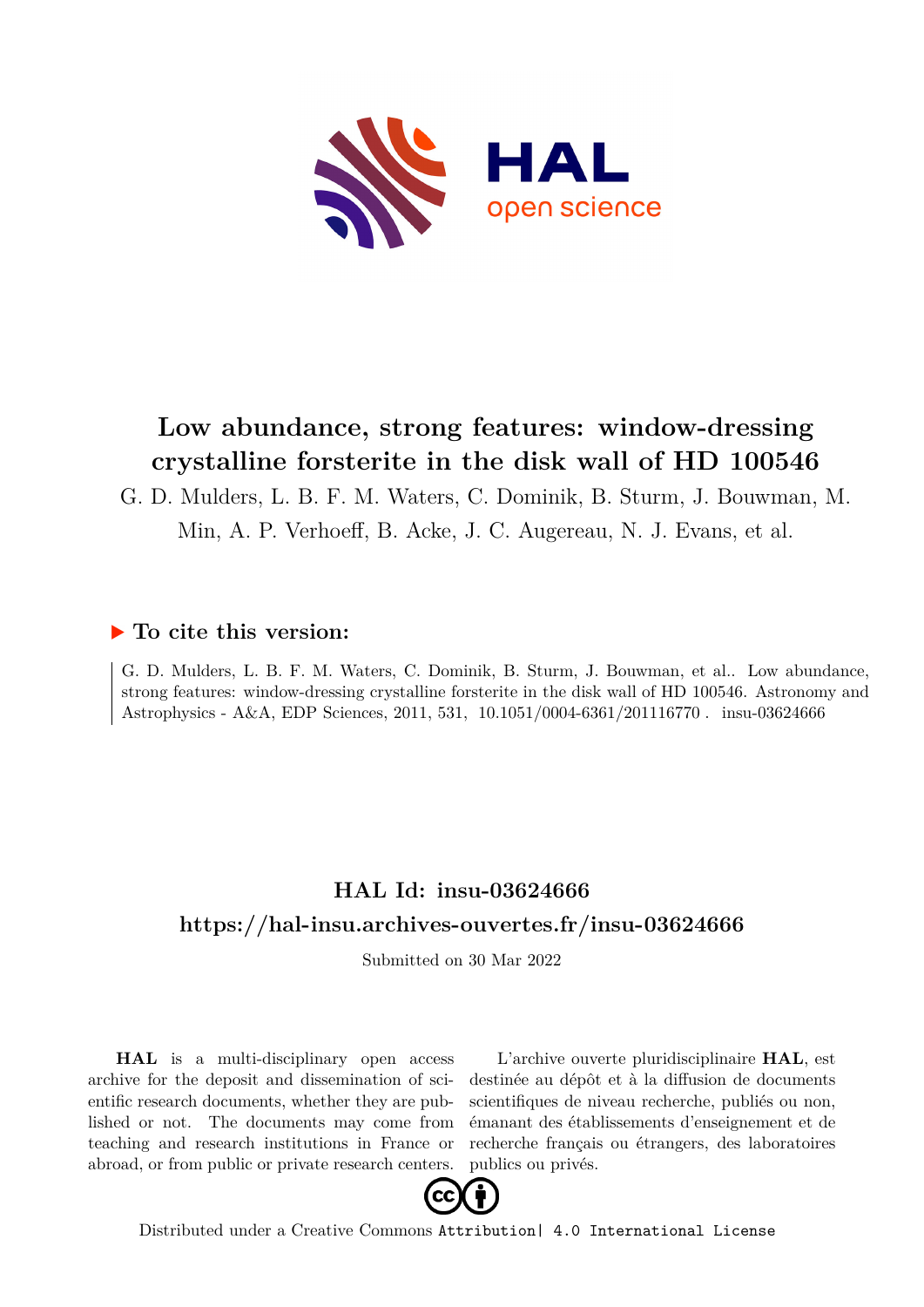## **Low abundance, strong features: window-dressing crystalline forsterite in the disk wall of HD 100546**-

G. D. Mulders<sup>1,2</sup>, L. B. F. M. Waters<sup>1,3</sup>, C. Dominik<sup>1,5</sup>, B. Sturm<sup>6</sup>, J. Bouwman<sup>6</sup>, M. Min<sup>7</sup>, A. P. Verhoeff<sup>1</sup>, B. Acke<sup>4,\*\*</sup>, J. C. Augereau<sup>8</sup>, N. J. Evans  $II^9$ , Th. Henning<sup>6</sup>, G. Meeus<sup>10</sup>, and J. Olofsson<sup>6</sup>

- <sup>1</sup> Astronomical Institute "Anton Pannekoek", University of Amsterdam, PO Box 94249, 1090 GE Amsterdam, The Netherlands e-mail: mulders@uva.nl
- <sup>2</sup> SRON Netherlands Institute for Space Research, PO Box 800, 9700 AV, Groningen, The Netherlands
- <sup>3</sup> SRON Netherlands Institute for Space Research, Sorbonnelaan 2, 3584 CA Utrecht, The Netherlands
- <sup>4</sup> Instituut voor Sterrenkunde, K.U. Leuven, Celestijnenlaan 200D, 3001 Leuven, Belgium <sup>5</sup> Denartment of Astrophysics (IMAPP Radboud University Nijmegen, PO Box 9010 6500
- <sup>5</sup> Department of Astrophysics/IMAPP, Radboud University Nijmegen, PO Box 9010 6500 GL Nijmegen, The Netherlands  $6$  Max Planck Institute for Astronomy, Königstuhl 17, 69117 Heidelberg, Germany
- 
- <sup>7</sup> Astronomical Institute Utrecht, University of Utrecht, PO Box 80000, 3508 TA Utrecht, The Netherlands
- <sup>8</sup> UJF Grenoble 1 / CNRS-INSU, Institut de Planétologie et d'Astrophysique de Grenoble (IPAG) UMR 5274, Grenoble 38041, France
- <sup>9</sup> The University of Texas at Austin, Department of Astronomy, 1 University Station C1400, Austin, Texas 78712-0259, USA
- <sup>10</sup> Dpt. de Física Teórica, Fac. de Ciencias, Universidad Autónoma de Madrid, Cantoblanco, 28049 Madrid, Spain

Received 22 February 2011 / Accepted 19 May 2011

#### **ABSTRACT**

Context. Forsterite is one of the crystalline dust species that is often observed in protoplanetary disks and solar system comets. Being absent in the interstellar medium, it must be produced during the disk lifetime. It can therefore serve as a tracer of dust processing and disk evolution, which can lead to a better understanding of the physical processes occurring in the disk, and possibly planet formation. However, the connection of these processes with the overall disk crystallinity remains unclear.

Aims. We aim to characterize the forsterite abundance and spatial distribution in the disk of the Herbig Be star HD 100546, to investigate if a connection exists with the large disk gap.

Methods. We use a 2D radiative transfer code, MCMax, to model the circumstellar dust around HD 100546. We use VISIR *Q*-band imaging to probe the outer disk geometry and mid-infrared features to model the spatial distribution of forsterite. The temperaturedependent shape of the 69 μm feature observed with *Herschel*<sup>\*\*\*</sup>/PACS is used as a critical tool to constrain this distribution.

Results. We find a crystalline mass fraction of 40–60%, located close to the disk wall between 13 and 20 AU, and possibly farther out at the disk surface. The forsterite is in thermal contact with the other dust species. We put an upper limit on the iron content of forsterite of 0.3%.

Conclusions. Optical depth effects play a key role in explaining the observed forsterite features, hiding warm forsterite from view at short wavelengths. The disk wall acts as a showcase: it displays a localized high abundance of forsterite, which gives rise to a high observed crystallinity, while the overall mass fraction of forsterite is a factor of ten lower.

**Key words.** stars: individual: HD 100546 – stars: pre-main sequence – protoplanetary disks – radiative transfer

## **1. Introduction**

Herbig Ae/Be stars are intermediate-mass pre-main-sequence stars first described as a group by Herbig (1960). They are characterized by the presence of a circumstellar gas and dust disk (e.g. Waters & Waelkens 1998), which is the remnant of the star formation process. There is by now a wealth of observational evidence suggesting that these disks are the site of planet formation. For instance, imaging at optical, infrared and millimeter wavelengths shows the presence of disk gaps and/or inner holes (e.g. Grady et al. 2005; Verhoeff et al. 2011), pointing to clearing of substantial parts of the disk. The composition of the dust in the disk strongly differs from that of dust in the interstellar medium. Large, millimeter sized dust grains have grown in the disk and settled to the mid-plane, depleting the disk of small, sub-micron sized particles. In addition, crystalline silicates are detected in the mid-infrared spectra of many disks, pointing to substantial grain processing (e.g. Bouwman et al. 2001; van Boekel et al. 2005). The recent discovery by direct imaging of exo-planets orbiting intermediate-mass stars (e.g. Marois et al. 2008; Kalas et al. 2008; Lagrange et al. 2010) provides strong support for the interpretation that disks surrounding Herbig Ae/Be stars are in the process of planet formation.

However, many basic questions related to planet formation need still to be clarified. For example: what is the main channel for planet formation as a function of stellar mass? How does planet formation affect the composition of the gas and dust and its spatial distribution? Which observed properties of disks can

 $\star$ Appendices A–C are available in electronic form at

<http://www.aanda.org>

<sup>\*\*</sup> Postdoctoral Fellow of the Fund for Scientific Research, Flanders. \*\*\* Herschel is an ESA space observatory with science instruments provided by European-led Principal Investigator consortia and with important participation from NASA.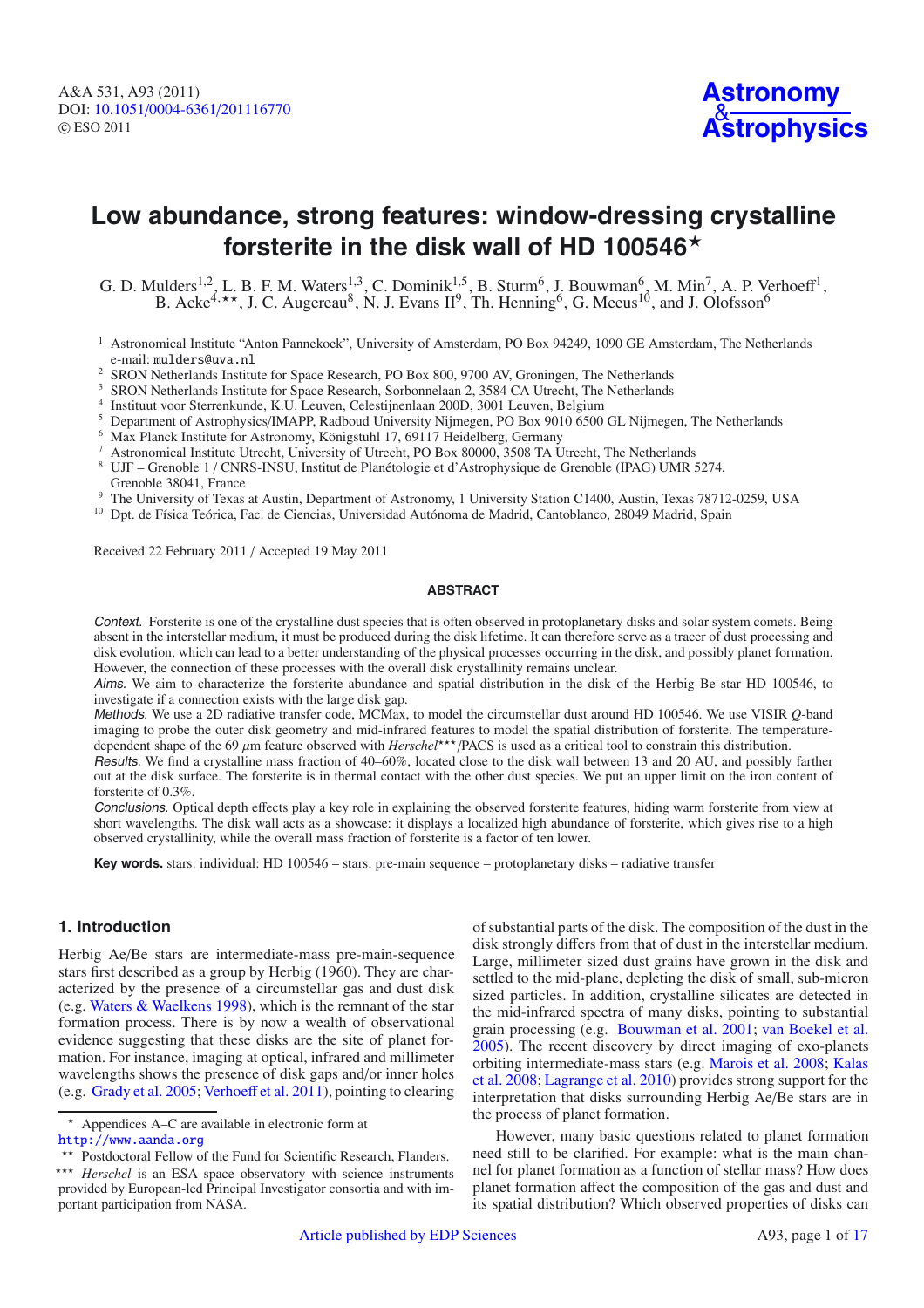be used as a signpost of planet formation, and can we derive an empirical evolutionary sequence towards mature planetary systems? In order to answer these questions, multi-wavelength observations of the spatial structure and of the gas and dust composition of proto-planetary disks are needed. In this study, we focus on the spatial distribution of crystalline silicates in the Herbig Be star HD 100546. This star has been observed with *Herschel*/PACS as part of the  $\text{Diff}^{-1}$  open time key programme that aims to address these questions (Sturm et al. 2010).

Crystalline silicates are not found in interstellar space (Kemper et al. 2004) but are abundant in a significant fraction of proto-planetary disks (e.g., Olofsson et al. 2009; Juhász et al. 2010). They must therefore have been formed in situ, and trace the thermal and chemical history of the grains in the disk. They can form by thermal annealing of amorphous silicates (Fabian et al. 2000), or by direct condensation from the gas phase. Both processes require high temperatures, respectively above the glass temperature (∼1000 K) or near the dust evaporation temperature (∼1500 K). These temperatures are typically found close to the star.

Crystals are also observed much farther away from the star than expected based on their temperature (e.g., Olofsson et al. 2010) and are abundant in solar system comets, requiring efficient radial mixing or local production in shocks (Harker & Desch 2002), collisions (Morlok et al. 2010), parent-body processing (Huss et al. 2001) or stellar outbursts (Ábrahám et al. 2009). Additionally, crystals can also be destroyed by stellar winds (Glauser et al. 2009). However, the correlation of crystallinity with other stellar parameters such as age and luminosity in a large sample remains unclear (e.g. Watson 2009; Oliveira et al. 2010; Juhász et al. 2010). Detailed studies of individual disks are therefore needed in which spatially resolved information and spectroscopy are combined in order to establish the spatial distribution, abundance and chemical composition of crystalline silicates in relation to the overall disk geometry.

In this paper we focus on HD 100546, a Herbig Be star of spectral type B9.5Vne with one of the strongest observed crystalline dust features (Malfait et al. 1998). Apart from the unusual mineralogy, the spectral energy distribution (SED) of HD 100546 is characterized by a large mid-infrared excess and a modest near-infrared excess. This SED is explained by a disk gap, which creates a frontally illuminated wall at the far edge of the gap with a temperature of ∼200 K (Bouwman et al. 2003). The existence of the gap has been confirmed by spatially revolved spectroscopy of the gas as well, placing the wall at 13 AU (e.g. Grady et al. 2005). The small near-infrared excess is caused by a tenuous inner disk (Benisty et al. 2010).

The mid-infrared spectrum of HD 100546 has been observed with ISO (Malfait et al. 1998), TIMMI2 (van Boekel et al. 2005) and *Spitzer* (Juhász et al. 2010). The ISO observations revealed very pronounced crystalline silicate features, similar to those of comet Hale-Bopp (Crovisier et al. 1997). Comparison to laboratory spectra indicated that the features between 11 and 30  $\mu$ m can be described by a dust population with a single temperature of 210 K (Malfait et al. 1998), coinciding with the disk wall. The longer wavelength features (33 and 69  $\mu$ m) require an additional cold component (∼50–70 K) to explain the feature strength.

The ISO spectrum was analysed in more depth by Bouwman et al. (2003), who study the forsterite abundance and spatial distribution with a radiative transfer model that assumes the dust is optically thin. They find a crystalline mass fraction that increases from 2% in the inner disk to 19% in the outer disk – which is inconsistent with radial mixing models that predict a decreasing fraction with radius.

The TIMMI2 spectrum was analysed using a similar optically thin model, but without taking into account the geometry, by van Boekel et al. (2005), who find a forsterite mass fraction of 5.0% in the 10  $\mu$ m range. The forsterite features have been observed more recently with *Spitzer* by Juhász et al. (2010). They find a forsterite mass fraction of 5.6% from the 10  $\mu$ m spectral range and  $5.1\%$  from the 20  $\mu$ m spectral range.

In addition to the strength, the shape and central wavelength of the features also contain information on the temperature of the emitting dust, as these are temperature-dependent (Koike et al. 2006). This is especially true for the 69  $\mu$ m feature where the feature broadens and shifts to longer wavelengths at higher temperatures (Bowey et al. 2002; Suto et al. 2006, Fig. C.1).

The 69  $\mu$ m feature of HD 100546 has been observed in great detail with *Herschel*/PACS as part of the DIGIT open time key programme, and analysed by Sturm et al. (2010) using an optically thin approach. The observed central wavelength of the feature is 69.2  $\mu$ m, whereas cold (50 K), iron-free forsterite<sup>2</sup> has a peak at  $69.0 \mu$ m. Sturm et al. (2010) propose two different scenarios for the required wavelength shift of 0.2  $\mu$ m.

In the first scenario, warm iron-free forsterite creates the observed shape. Using a weighted sum of the opacities, they find that pure forsterite with a temperature of 200–150 K has a peak at  $69.2 \mu m$  and matches the feature shape. This scenario is consistent with the inferred temperature of the disk wall, but strongly overpredicts the features at shorter wavelengths. It is therefore inconsistent with the ISO and *Spitzer* data, unless optical depth effects play a significant role.

In the second scenario, Sturm et al. (2010) proposed an alternative explanation: colder forsterite, with a temperature around 50–70 K creates the 69  $\mu$ m feature, and an admixture of a few percent iron shifts the peak longwards to  $69.2 \mu$ m. Such a model does not overpredict the short wavelength features, consistent with the earliest model from Malfait et al. (1998). Optical constants for forsterite with a few percent iron have not (yet) been measured in the lab, and a compositional fit could not be made. The inferred wavelength shift follows from interpolation of measurements with 0% and 10% iron content (see Sturm et al. 2010).

The two scenarios lead not only to a different chemical composition of the forsterite, but also to a different location of emission within the disk. Iron-free forsterite originates from the disk wall, whereas iron-containing forsterite comes from colder material farther out – possibly near the disk midplane. Because forsterite has a large number of features over a broad wavelength range, regions with different optical depths are probed at different wavelengths, providing extra diagnostic power. To shed more light on the chemical composition and spatial distribution of forsterite in the disk, we need to explore how feature strengths and shapes over the entire wavelength range are influenced by these optical depth effects.

To do this, we need to use a 2D radiative transfer code, described in Sect. 3, to construct a physical and mineralogical model of the dust surrounding HD 100546. We construct a

<sup>&</sup>lt;sup>1</sup> Dust, Ice and Gas In Time.

<sup>2</sup> Crystalline silicates with olivine stoichiometry are called forsterite in the case they contain only magnesium  $(Mg_2SiO_4)$ , and fayalite if they contain only iron  $(Fe_2SiO_4)$ . In the case they contain both iron and magnesium (Fe*x*Mg2−*<sup>x</sup>*SiO4), they are called olivine. Because of the extremely low iron content of the crystalline olivine ( $x \le 0.02$ ) used in this paper, and to avoid confusion with amorphous olivines, we will refer to them as forsterite as well. We will use the denomination ironfree/iron-containing when it is necessary to discriminate between both species.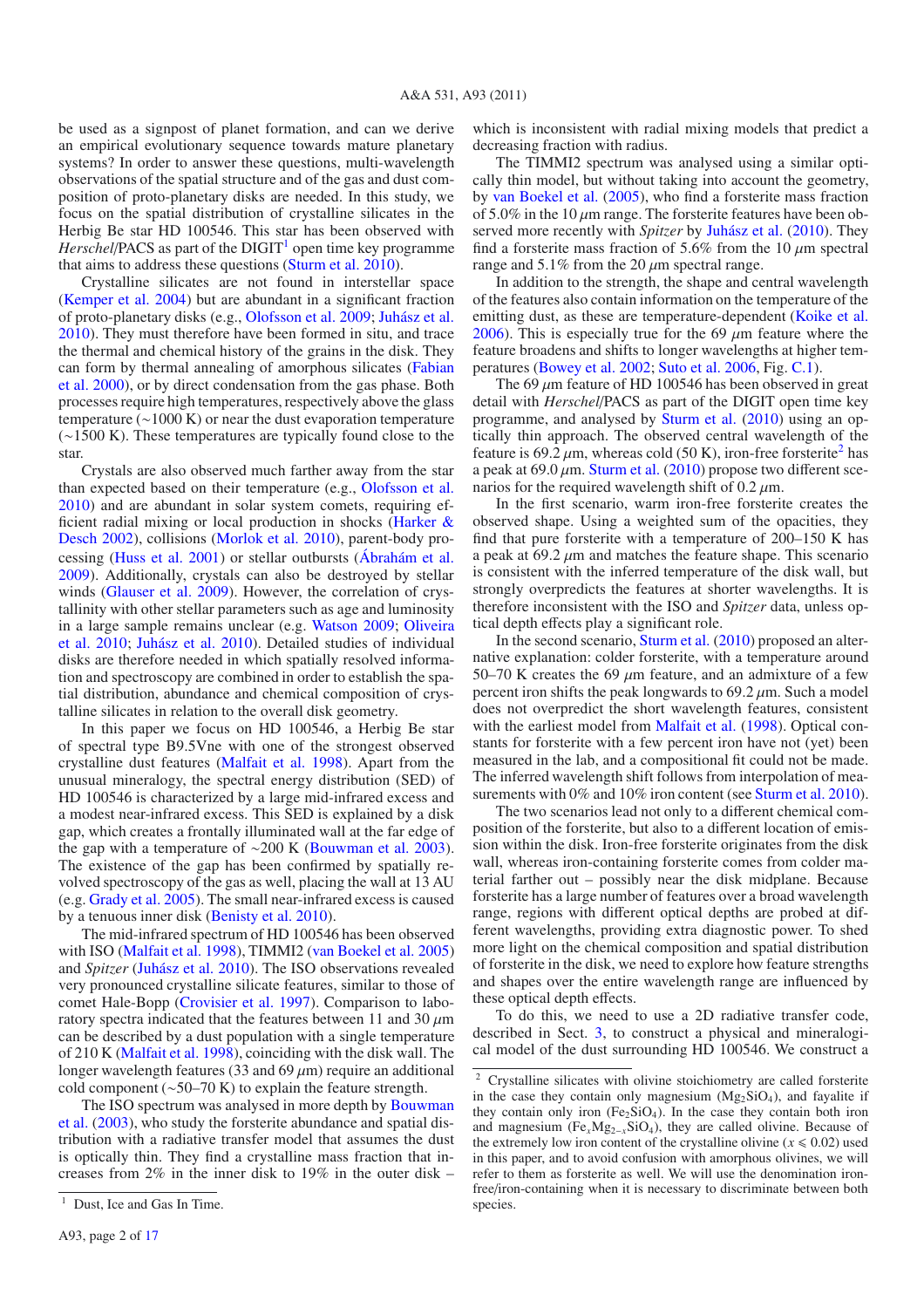structural hydrostatic model in Sect. 4, which is consistent with a new VISIR mid-infrared image (Appendix A). In Sect. 5 we use this structural model to study the spatial distribution of crystalline forsterite, by fitting the forsterite feature strengths over a broad wavelength range and in particular the shape of the 69  $\mu$ m feature.

We will discuss our results in the context of previous work in Sect. 6, as well as address the question of the origin of the forsterite and correlation with the disk gap. We will summarize our conclusions in Sect. 7.

## **2. Observations**

#### 2.1. SED and spectroscopy

To construct the observed SED of HD100546 (see Fig. 2), we use photometric data from van den Ancker et al. (1997) combined with the ISO spectrum from Malfait et al. (1998). We do not use the *Spitzer* (Juhász et al. 2010) and PACS (Sturm et al. 2010) spectra for constructing the SED because the ISO spectra encompasses the wavelength range of both, and the current flux calibration of the PACS spectrum is not yet better than that of ISO. There is no significant offset between the ISO and *Spitzer* spectra that could influence our analysis. We do make use of the increased sensitivity of PACS and *Spitzer* for calculating the integrated strength of the forsterite features.

#### **3. Radiative transfer and dust model**

#### 3.1. Radiative transfer model

The dust radiative transfer code used in this paper is MCMax (Min et al. 2009), a 2D Monte Carlo code. It is based on the immediate re-emission procedure from Bjorkman & Wood (2001), combined with the method of continuous absorption by Lucy (1999). The code has been benchmarked against other radiative transfer codes for modelling protoplanetary disks (Pinte et al. 2009) and has been successfully applied for modelling spatially and spectrally resolved observations (e.g. Verhoeff et al. 2010). The radial grid around the inner radius and disk wall is refined to sample the optical depth logarithmically. The SED, images and flux contributions (see Sect. 5.3) are calculated by integrating the formal solution to the equation of radiative transfer by ray-tracing.

In addition to radiative transfer, the code explicitly solves for the hydrostatic vertical structure of the disk, with the implicit assumption that the gas temperature is set by the dust temperature3. Therefore it only needs the radial distribution of dust to construct the structural model. For the radiative transfer that sets the dust temperature – and therefore its vertical structure – also the stellar and dust properties are required.

The radial distribution of the dust in the disk is defined by the following parameters: the inner and outer radius  $(R<sub>in</sub>$  and  $R_{\text{out}}$ ) as well as the gap location  $R_{\text{gap,in}}$  and  $R_{\text{gap,out}}$ ; the total dust mass  $(M<sub>dust</sub>)$  and its distribution across the disk, the surface density profile (SDP); and finally an additional dust depletion factor for the inner disk *f*inner. The stellar spectrum is described by a Kurucz model with effective temperature *T*<sup>e</sup>ff, luminosity *L*<sup>∗</sup> 4 and mass, and is set at a distance d. These parameters are summarized in Table 2.

**Table 1.** Dust composition used in this paper.

| ecies |  |  |
|-------|--|--|

| Dust species |                                            | Reference |
|--------------|--------------------------------------------|-----------|
|              | 13.8% MgFeSiO <sub>4</sub>                 | (1)       |
| Amorphous    | 38.3% Mg <sub>2</sub> SiO <sub>4</sub>     | (2)       |
| silicates    | $42.9\%$ MgSiO <sub>3</sub>                | (1)       |
|              | $1.8\%$ NaAlSi <sub>2</sub> O <sub>6</sub> | 3)        |
| Carbon       |                                            | 4)        |
| Forsterite   | $Mg_2SiO_4$                                |           |

**Notes.** Opacities are calculated from the optical constants using a size distribution from 0.1 to 1.5  $\mu$ m proportional to a<sup>-3.5</sup>. The shape of the particles is DHS, with  $f_{\text{max}} = 0.7$  except for crystalline forsterite, which has  $f_{\text{max}} = 1.0$ .

**References.** References to the optical constants: (1) Dorschner et al. (1995); (2) Henning & Stognienko (1996); (3) Mutschke et al. (1998); (4) Preibisch et al. (1993); (5) Suto et al. (2006).

Although the stellar parameters have recently been updated by Tatulli et al. (2011), our fit parameters provide an equally good fit to the stellar photosphere. Adopting the lower luminosity of 26  $L_0$  would have only a small impact on the model, as it requires a higher continuum opacity in the optical to achieve the same dust temperatures and fit the SED.

#### 3.2. Dust model

We compute the optical properties of our grains using a distribution of hollow spheres (DHS, Min et al. 2005a), which has been shown to represent mid-infrared feature shapes very well (Juhász et al. 2010).

We will restrict ourselves to a model with three dust components that dominate the opacity from the optical to the farinfrared: amorphous silicates, crystalline forsterite and carbon. Amorphous silicates produce the 10 and 20  $\mu$ m emission features which are very prominent in HD 100546. We will use the composition and optical constants of interstellar silicates towards the galactic center as derived by Min et al. (2007), which are summarized in Table 1. Crystalline forsterite dominates the mid infrared opacity only at wavelengths where it has strong features, most notably at 11.3, 23.5, 33.5 and 69  $\mu$ m. We will use the optical constants from Suto et al. (2006), as these have been measured at different temperatures. At optical and near-infrared wavelengths, the opacity is dominated by continuum sources without spectral features in the mid and far-infrared. For this component we use carbon, with optical constants from Preibisch et al. (1993). Note that probably not all of the continuum-opacity sources are amorphous carbon, and that also different materials with similar optical properties could contribute, for example metallic iron.

Dust grains in protoplanetary disks are most likely in the form of mixed aggregates. Lacking a good effective medium theory for DHS, we calculate the opacities for every dust species from the optical constants as if they were separate particles, and then force them to be in thermal contact. Although this approach does not have as good a physical basis as an effective medium theory, it does allow an accurate representation of feature shapes. In addition, opacities do not have to be recalculated when the composition changes, making it easier to conduct large parameter studies and make models with spatially varying dust compositions, including temperature dependent opacities. The implications of the dust grains being in thermal contact will be discussed in Sect. 6.6.

<sup>&</sup>lt;sup>3</sup> The gas scale height is therefore not a free parameter in our model.

<sup>&</sup>lt;sup>4</sup> The value derived by van den Ancker et al. (1997) is  $L_* = 33 L_{\odot}$ , but  $L_* = 36 L_{\odot}$ , which is within the 1 $\sigma$  error, better fits the available photometry.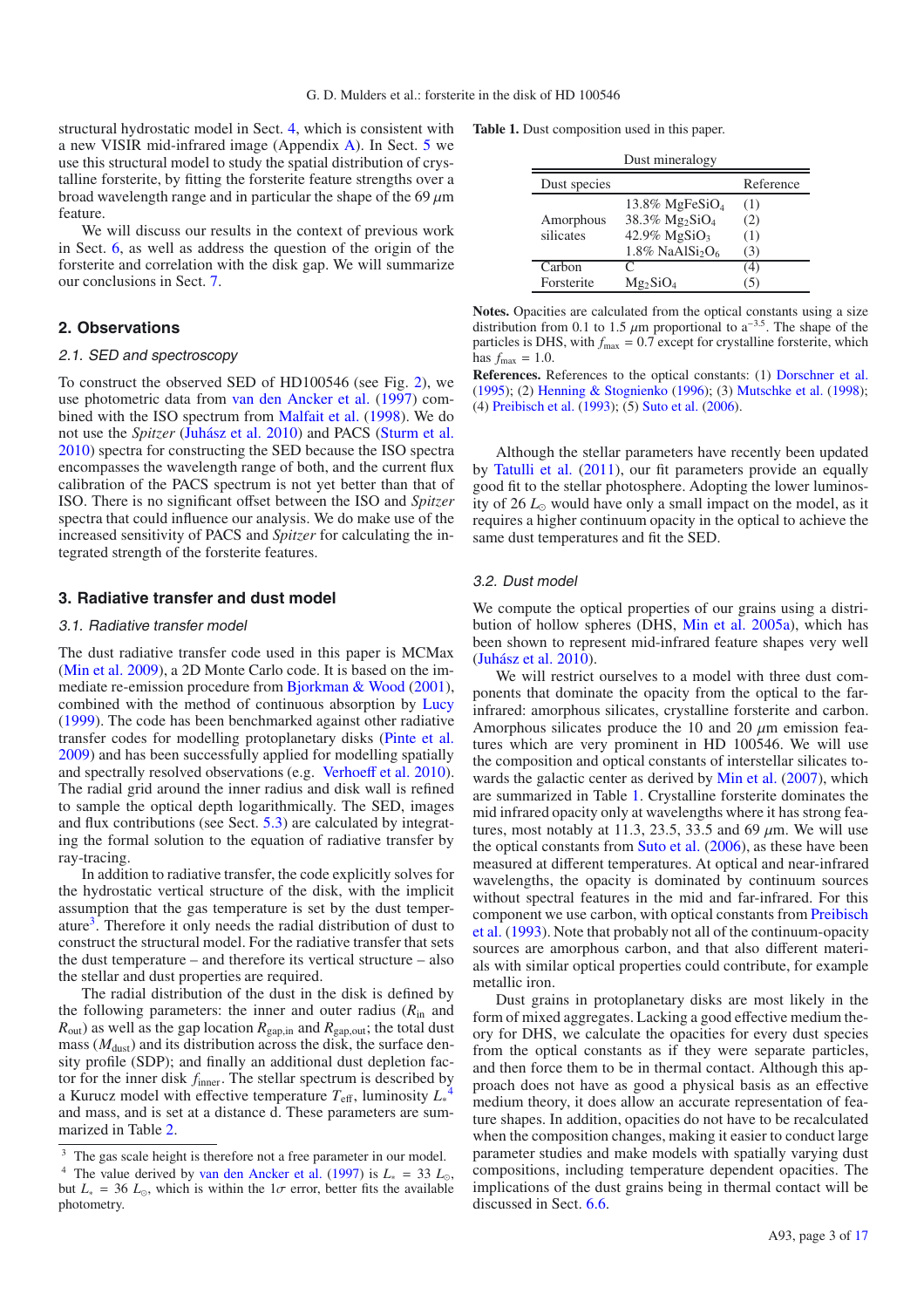

**[Fig. 1.](http://dexter.edpsciences.org/applet.php?DOI=10.1051/0004-6361/201116770&pdf_id=1)** 18.7  $\mu$ m model image using our final model of the inner regions of HD 100546. Note that the inner disk casts a clear shadow on the outer disk wall. The field of view of the image is  $0.5''$  by  $0.5''$ , or  $51.5$  AU at a distance of 103 pc. North is up and East is left.

Other dust properties – grain size range and composition – have to be constrained from the observations and are discussed in Sect. 4.2.

#### **4. Disk structure**

Before we can model the spatial distribution of forsterite, we need to construct a structural model for the disk that fits the available observations. The disk of HD 100546 has been wellstudied, and the disk geometry is already well-constrained. In the next section we will describe these observational constraints. In Sect. 4.3 we fit the SED to fill in most of the remaining parameters of our disk model. The only parameter important for this study that can not be well constrained from the SED is the surface density profile (SDP). We will assume the same SDP as previous modeling attempts, which is consistent with VISIR imaging (see Appendix A.3). Figure 1 shows a *Q* band image of the final disk model, illustrating its geometry with an outer disk (Sect. 4.1.1), gap (Sect. 4.1.2) and inner disk (Sect. 4.1.3).

#### 4.1. Observational constraints

#### 4.1.1. Outer disk

The (outer) disk of HD 100546 was first resolved in scattered light by Augereau et al. (2001), and has since then been imaged at different wavelengths (e.g. Liu et al. 2003; Ardila et al. 2007). Its position angle and inclination have been measured using different techniques, indicating an inclination between 40 and 50 degrees from face-on, and a position angle east of north between 130 and 145 degrees (e.g. Pantin et al. 2000; Ardila et al. 2007). We adopt the inclination of 42 degrees and a position angle of 145 degrees.

The outer radius of the dust disk is difficult to determine. Scattered light is observed up to at least ten arcseconds (1000 AU at a distance of 103 pc, Ardila et al. 2007), yet it is not clear whether this belongs to the disk or to a remnant envelope, and the dust disk could be significantly smaller (e.g. Ardila et al. 2007). Modelling of rotational CO lines are consistent with a gas-rich disk with an outer radius of 400 AU (Panić et al. 2010).



**[Fig. 2.](http://dexter.edpsciences.org/applet.php?DOI=10.1051/0004-6361/201116770&pdf_id=2)** SED of HD 100546 (diamonds). The grey line is the ISO spectrum. Overplotted is the best-fit disk model with forsterite (R20, solid line) and without forsterite (dotted line), both without PAHs.

We therefore adopt an outer radius of 1000 AU, but with an exponential cutoff that sets in at  $R_{\text{exp}} = 350$  AU (Hughes et al. 2008).

The total dust mass of the outer disk is 7.2  $\times$  10<sup>-4</sup>  $M_{\odot}$ , as has been determined by Henning et al. (1998) from 1.3 mm measurements, which probe mostly big grains in the disk midplane. The mass distribution in the outer disk is not well constrained. Various authors have adopted an SDP of  $\Sigma(r) = r^{-p}$  with  $p = 1$ (e.g. Panić et al. 2010; Benisty et al. 2010), a value commonly used for protoplanetary disks. We will also adopt this value, which is consistent with our VISIR image in Appendix A.3

## 4.1.2. Gap size

The SED of HD 100546 (Fig. 2) is dominated by a relatively small near-infrared excess between 2 and 8  $\mu$ m, followed by a steep rise towards the mid-infrared at  $10 \mu$ m. This SED has been attributed to a disk gap around 10 AU – possibly cleared out by a proto-planet – which creates a frontally illuminated wall at the far edge of the gap (Bouwman et al. 2003). This wall has a temperature of 200 K, and is responsible for the huge mid-infrared excess compared to other Herbig Ae/Be stars. The gap manifests itself in mid-infrared imaging, where the source is much larger than other Herbig Ae/Be stars, and its size is independent of wavelength (Liu et al. 2003).

The gap is also seen in the distribution of the circumstellar gas (e.g. Acke & van den Ancker 2006; Brittain et al. 2009; van der Plas et al. 2009), and tight constraints have been put on the size of the disk gap using spatially resolved spectroscopy by Grady et al. (2005). We adopt their value for the gap outer radius of  $R_{\text{gap,out}} = 13$  AU, which is the location of the disk wall.

#### 4.1.3. Inner disk

The inner disk of HD 100546 causes a near-infrared excess that is relatively small compared to other Herbig Ae/Be stars (Bouwman et al. 2003), indicating that the dust is depleted (Dominik et al. 2003) or settled. Benisty et al. (2010) have resolved the disk using near-infrared interferometry, constraining the inner radius to  $R_{\text{in}} = 0.25$  AU. The authors also find that the inner disk is very tenuous, and has a low dust mass of only  $3 \times 10^{-10}$  *M*<sub>o</sub>. The AMBER observations cannot resolve the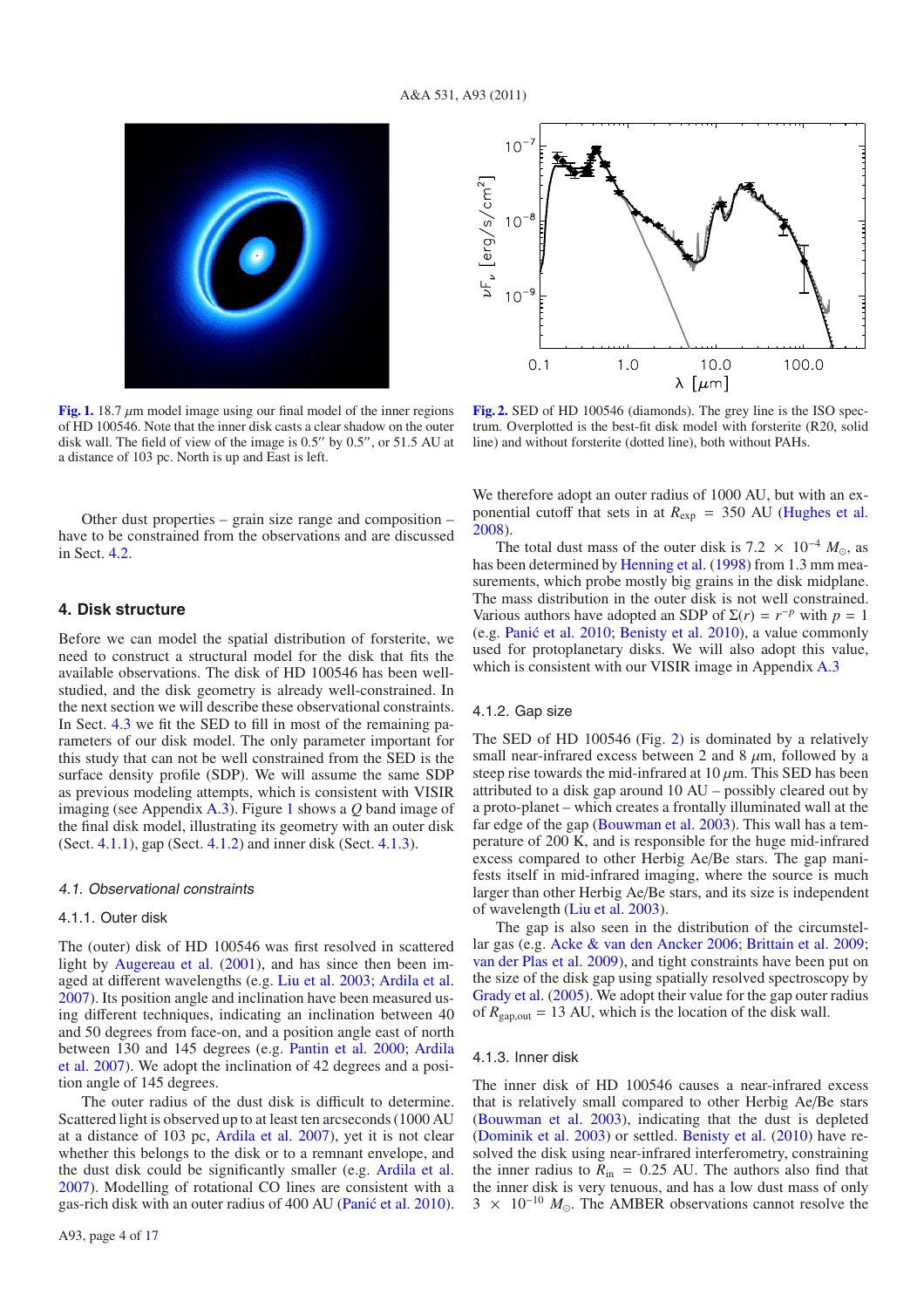outer radius, but they put it at  $R_{\text{gap,in}} = 4$  AU. We adopt these values for the inner and outer radius.

#### 4.2. Mineralogy

Before determining the remaining model parameters using SED fitting we need to specify our dust composition. Although the peculiar forsterite mineralogy of HD 100546 is the main focus of this paper, forsterite itself plays only a minor role in determining the disk structure and fitting the SED. The main reason for this is that it has a very low opacity in the optical compared to other dust species such as amorphous silicates and carbon. The latter species therefore determine the heating/cooling balance of the dust, and set the disk's temperature and vertical density structure. Leaving out the forsterite does not affect the shape of the modeled *Q* band radial profile, and changes to the overall SED are small (Fig. 2). The shape of the 10 micron feature is better fitted with forsterite included, but this does not affect the overall SED shape (see Fig. 2). We will therefore constrain the disk geometry in this section using only the other two components, amorphous silicates and carbon. By doing so, the derived geometry is independent of the forsterite mineralogy, and we can study the abundance and spatial distribution of forsterite in Sect. 5 without refitting the SED.

The dust composition is determined by the mass fraction of carbon, and follows from our SED fit in Sect. 4.3. Both Bouwman et al. (2003) and Juhász et al. (2010) show that the small grains responsible for the mid-infrared dust emission features in HD 100546 cannot be larger than a few  $\mu$ m, though larger grains could be present at higher optical depths not probed by *Spitzer*. The small grains are most important for setting the disk density and temperature structure because of their high opacities (Meijer et al. 2008), and we adopt a grain size distribution between 0.1 and 1.5  $\mu$ m for all grains. We do not fit the SED in the (sub)mm because it probes a separate population of large, millimeter-sized grains (Benisty et al. 2010), which do not influence the strength of mid-infrared features. A summary of the mineralogy can be found in Table 1.

## 4.3. SED fitting

With the disks radii  $(R_{\text{in}}, R_{\text{gap,in}}, R_{\text{gap,out}}, R_{\text{out}})$  and opacities constrained, the next step is to constrain the dust mass  $(M<sub>disk</sub>)$ , inner disk depletion (*f*inner) and carbon fraction by SED fitting. The SED is relatively insensitive to the SDP, but some limits can be placed on it using spatially resolved VISIR imaging (see Appendix A). For now, we will adopt  $p = 1$ . The total dust mass for HD 100546 has been measured at millimeter wavelengths (Henning et al. 1998). However this mass probes mostly the big, millimeter sized grains in the midplane, while we are interested in the dust mass in small micron-sized grains responsible for mid-infrared and far-infrared features. We therefore have to refit the dust mass to the optically thin part of the SED at ~60–200  $\mu$ m. We find a dust mass of 10<sup>-4</sup>  $\dot{M}_{\odot}$ , consistent with the dust mass in small grains from Dominik et al. (2003) and Benisty et al. (2010).

We proceed by fitting the inner disk  $(0.25-4 \text{ AU})$ , which has been done before with a similar 2D radiative transfer code by Benisty et al. (2010). They use a parametrized vertical structure with a fixed scale height and flaring exponent. In our model, the vertical structure is computed under the assumption of vertical hydrostatic equilibrium. Therefore we can not freely adjust these parameters, so instead we fit the inner disk SED by varying its dust mass. We do this by assuming the mass distribution in the inner disk follows the same power law as the outer disk  $(p = 1)$ – as would be the case for a disk without a gap – and reduce the surface density<sup>5</sup> to lower the optical depth and fit the nearinfrared flux in the same way as Benisty et al. (2010). We fit a dust mass of 6  $\times$  10<sup>-9</sup>  $M_{\odot}$ , consistent with the value found by Benisty et al. (2010). This corresponds to a surface density normalization of  $\Sigma_{1 \text{ AU}} = 2.3 \times 10^{-3} \text{ g/cm}^2$ . This is a reduction of a factor  $f_{\text{inner}} = 200$  with respect to an extrapolation inward of the SDP of the outer disk, which has  $\Sigma_{1 \text{ AU}} = 0.45 \text{ g/cm}^2$ .

The modelled inner disk is not completely optically thin in the radial direction at optical wavelengths, as can be inferred from the shadow seen on the disk wall in Fig. 1. Even when we take into account that the star is not a point source (Espaillat et al. 2010), the shadow reaches up to a height above the midplane of around ∼1 AU at the disk wall. The shadow only disappears when the inner disk has an increased scale height such that it effectively becomes a halo (Mulders et al. 2010; Verhoeff et al. 2011), as has been suggested for HD 100546 by Vinković et al. (2006).

Even though the wall at 13 AU is partly shadowed, the illuminated part still intercepts a significant fraction of the stellar light. It is frontally illuminated by the star, and has a temperature of 200 K. Such a structure fits the mid-infrared part of the SED without any increase in scale height beyond hydrostatic equilibrium – which is often needed to account for extreme near-infrared excesses in Herbig Ae/Be stars (Acke et al. 2009). The steep rise in the SED between 8 and 10  $\mu$ m is caused by this wall, but it also contains information on the dust composition. At 8  $\mu$ m the opacity is dominated by carbon, at 10  $\mu$ m by amorphous silicates. From the  $10/8 \mu m$  flux ratio, we estimate a carbon/silicate mass ratio of 5%. Increasing the carbon fraction "fills" the gap in the SED at 8  $\mu$ m: with 10% carbon the flux at this wavelength is already significantly overpredicted. Because carbon combusts (see, e.g., Lee et al. 2010) at the same temperatures needed to anneal silicates (Gail 2001), the relatively low carbon abundance could be linked to the high crystallinity.

#### 4.4. Final model

Model parameters of the final disk model used for the analysis of the forsterite features can be found in Table 2. Note that this model is in hydrostatic equilibrium, and therefore does not have a predefined scale height. The calculated scale height increases with height above the midplane due to the temperature gradient, but can be fitted with a power law in radius ( $H = H_{100 \text{ AU}} \times$  $(r/100 \text{ AU})^{\beta}$ ) at both the surface and midplane for comparison. The outer disk is well described by a flaring exponent of  $\beta = 1.4$ and a scale height that increases from  $H_{100 \text{ AU}} = 13 \text{ AU}$  in the midplane to  $H_{100 \text{ AU}} = 21 \text{ AU}$  at the disk surface and in the disk wall. The inner disk is fitted with  $\beta = 1.3$  and  $H_{100 \text{ AU}} = 13 \text{ AU}$  in the midplane to  $H_{100 \text{ AU}} = 25 \text{ AU}$  in the disk rim. The midplane temperature follows  $T = \sim 150 \times (r/\text{AU})^{-0.25}$  for the outer disk, and is a factor of 2 higher in the inner disk.

#### **5. Disk mineralogical model: Forsterite**

In this section we will study the abundance and spatial distribution of forsterite in the disk of HD 100546, using the disk structural model described in the previous section. The aim is to distinguish between the two scenarios for the forsterite composition

<sup>5</sup> Reducing the surface density has a similar effect on the near-infrared flux as reducing the scale height or increasing the flaring exponent.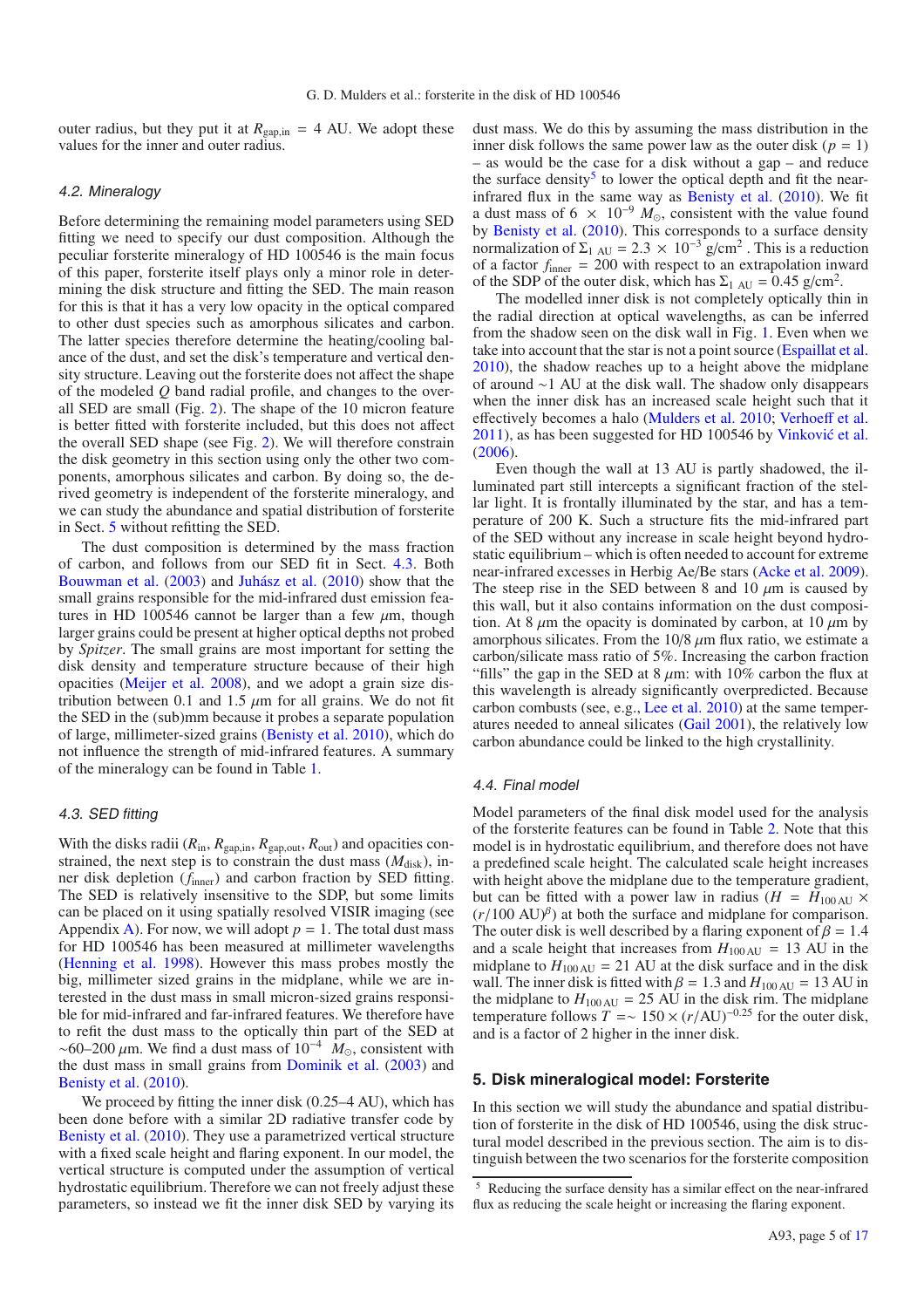**Table 2.** Model parameters.

| Model parameters                   |                      |           |  |  |
|------------------------------------|----------------------|-----------|--|--|
| Parameter                          | Value                | Reference |  |  |
| $T_{\rm eff}$ [K]                  | 10500                | (1)       |  |  |
| $L_*$ [ $L_{\odot}$ ]              | $36^{\dagger}$       | (1)       |  |  |
| $M_{\ast}$ $[M_{\odot}]$           | 2.4                  | (1)       |  |  |
| $d$ [pc]                           | 103                  | (1)       |  |  |
| $R_{\rm in}$ [AU]                  | 0.25                 | (2)       |  |  |
| $R_{\text{exp}}$ [AU]              | 350                  | (3)       |  |  |
| $R_{\text{out}}$ [AU]              | 1000                 | (4)       |  |  |
| $R_{\text{gap,in}}$ [AU]           | 4                    | (2)       |  |  |
| $R_{\text{gap,out}}$ [AU]          | 13                   | (5)       |  |  |
| $M_{\rm dust}$ [ $M_{\odot}$ ]     | $1 \times 10^{-4}$ † |           |  |  |
| $\Sigma(r)$                        | $r^{-1}$ †           |           |  |  |
| $f_{\text{inner}}$                 | $200^{\dagger}$      |           |  |  |
| $a_{\min}[\mu m]$                  | 0.1                  | (6)       |  |  |
| $a_{\text{max}}[\mu m]$            | 1.5                  | (6)       |  |  |
| carbon fraction $\lceil \% \rceil$ | † 5                  |           |  |  |
| Shape                              | irregular (DHS)      | (6)       |  |  |
| $i \lceil \circ \rceil$            | 42                   | (7)       |  |  |
| РA                                 | 145                  | (7)       |  |  |

**Notes.** All parameters with a dagger  $(\dagger)$  are (re)fitted.

**References.** (1) van den Ancker et al. (1997); (2) Benisty et al. (2010); (3) Panić et al.  $(2010)$ ; (4) Ardila et al.  $(2007)$ ; (5) Grady et al.  $(2005)$ ; (6) Juhász et al. (2010); (7) Pantin et al. (2000).

described by Sturm et al. (2010) (warm iron-free forsterite or cold iron-containing forsterite), which have also been discussed in the introduction.

#### 5.1. Optical depth effects

We explore in detail the effects of optical depth and the gapped disk geometry of HD 100546 on the observed feature strengths of forsterite. Throughout the paper, we will assume that the forsterite is in thermal contact with the other dust species (see Sect. 4.2). Figure 3 shows the temperature structure in the outer disk from the model derived in Sect. 4.4. Figure 3 also shows the vertical  $\tau = 1$  surfaces – as seen from the observer to the emission point – of the continuum at 24, 33 and 69  $\mu$ m. These surfaces mark the boundaries below which the dust can no longer contribute substantially to the feature at that particular wavelength.

At 69  $\mu$ m, the vertical  $\tau = 1$  surface lies below the disk midplane (i.e., the disk becomes optically thin), allowing most of the disk to contribute to the 69  $\mu$ m feature. At shorter wavelengths, these surfaces lie above the disk midplane out to radii of 50– 100 AU. For the 150 and 200 K components, a significant part lies below the  $\tau = 1$  surface, especially when taking into account that the density increases towards the midplane. Most of the warm forsterite that can contribute to the 69  $\mu$ m feature is therefore hidden from view at shorter wavelengths.

To illustrate the influence of these optical depth effects on the measured feature strengths of forsterite, we compare the continuum subtracted spectra (see Appendix B) of our model (described in Sect. 5.2.4) with the optically thin model from Sturm et al. (2010) in Fig. 4. Both models are fitted to the feature shape and strength at 69  $\mu$ m, and contain only 150 K and 200 K forsterite. The optically thin approach clearly overpredicts the strength of the short wavelength features in the 10 to 40  $\mu$ m range, while the 2D radiative transfer does not overpredict these



**[Fig. 3.](http://dexter.edpsciences.org/applet.php?DOI=10.1051/0004-6361/201116770&pdf_id=3)** The temperature structure of the outer disk of HD 100546. Overplotted are the radial  $\tau = 1$  surface in the optical (solid thick line) as well the vertical  $\tau = 1$  surfaces of the continuum at 24, 33 and 69  $\mu$ m (dotted, dashed, dot-dashed). Note that the vertical  $\tau = 1$  surface is calculated from above, meaning that regions with higher optical depth lie below it. The  $69 \mu m$  surface lies below the disk midplane, meaning that the disk is close to getting optically thin at these wavelengths.



**[Fig. 4.](http://dexter.edpsciences.org/applet.php?DOI=10.1051/0004-6361/201116770&pdf_id=4)** Continuum subtracted spectra comparing the optically thick (solid black) and optically thin (light grey area) approach using only warm forsterite (model RW30). Models are fitted to the 69  $\mu$ m feature shape. Overplotted are the *Spitzer* spectrum between 7 and 35 μm and the PACS spectrum between 65 and 73  $\mu$ m (dark grey lines). A more detailed version comparing the optically thick model and observations can also be found in Fig. 5, panel RW30.

because the bulk of the warm forsterite is hidden at such short wavelengths.

The gapped geometry of HD 100546 plays a key role here: because part of the wall at 13 AU is directly illuminated by the central star, it heats regions close to the midplane to temperatures of 150 to 200 K. In a disk without a gap, these regions would be much colder and these high temperature regions would only be found in the midplane at much smaller radii (∼4 AU). There, the surface density would be high enough also for the  $\tau = 1$  surface at 69  $\mu$ m to be above the midplane. Without a gap, the optical depth effects would not be so pronounced as the hot forsterite would be hidden from view at 69  $\mu$ m as well.

This first analysis shows that while optically thin models with iron-free forsterite overpredict feature strengths at shorter wavelengths, a 2D radiative transfer model that takes optical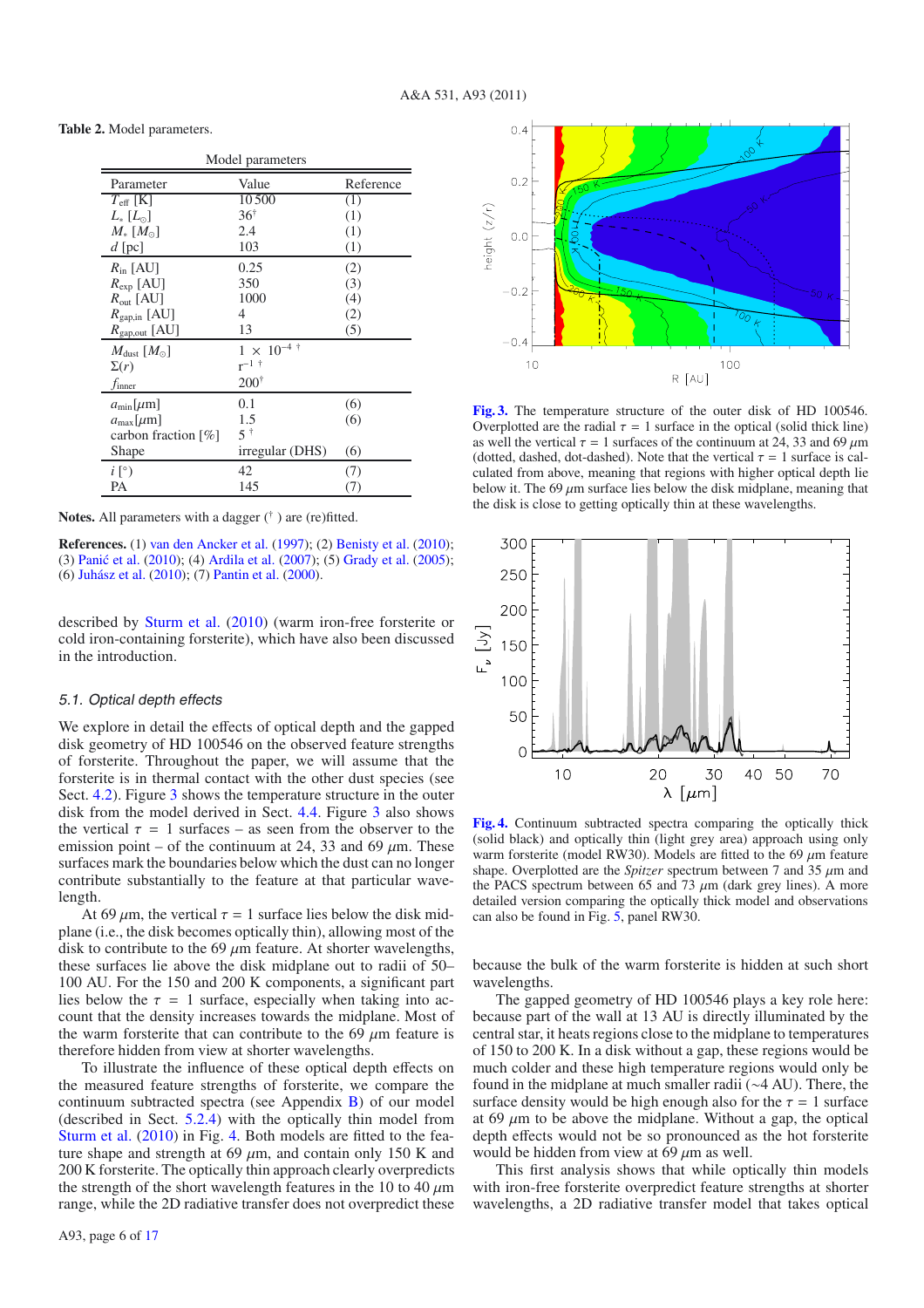depth effects into account does not. Additionally, none of the longer wavelength features (33, 69  $\mu$ m) require an additional cold (<150 K) component to fit the feature strengths. This indicates that the shape of the 69  $\mu$ m feature can be fitted with only warm forsterite, suggesting an iron-free composition (the first scenario from Sturm et al. 2010). We will therefore first pursue a disk model that explains all feature strengths and shapes with iron-free forsterite. Afterwards, we will discuss models that include a fraction of iron. We describe how we implement the temperature-dependent opacities of iron-free forsterite into our radiative transfer code in Appendix C.

#### 5.2. Forsterite spatial distribution

To determine the spatial distribution of the forsterite in the outer disk, we use the disk structural model from Sect. 4.4. We replace a small fraction of the amorphous silicates by forsterite, and compare continuum subtracted model spectra with the data. All discussed models can be found in Fig. 5. These models are fitted to the integrated flux at 69 μm, which is ∼9 Jy μm.

We will show that models with constant abundance throughout the outer disk severely underpredict short wavelength features due to optical depth effects (model G0). We therefore run an extensive parameter study where the radial distribution of forsterite peaks towards the disk wall. We consider two parametrizations: an abundance gradient (model series G), predicted by radial mixing models (Gail 2001), and a (narrow) ring of constant abundance (model series R), which makes it easier to control the minimum temperature of the forsterite. In addition, we also ran a series of models where the forsterite is only located in the disk wall and at the disk surface (model RW), and not in the midplane. Below we discuss the different models.

#### 5.2.1. Constant abundance throughout the disk

In contrast with the result from Bouwman et al. (2003), models with a constant forsterite abundance throughout the outer disk consistently fail to reproduce all observed feature strengths. This failure is due to optical depth effects, which suppress short wavelength features (Sect. 5.1). A very low abundance of 2% fits the integrated 69  $\mu$ m flux (Fig. 5, model G0), but underpredicts shorter wavelength features, most notably shortwards of 33  $\mu$ m. An abundance increase of at least a factor of 10 is necessary in the disk wall to fit the flux at 11  $\mu$ m. To achieve this without overpredicting the 69  $\mu$ m feature by the same factor, we need to concentrate the forsterite towards the disk wall.

#### 5.2.2. Abundance gradient

First, we concentrate the forsterite towards the disk wall by introducing an abundance gradient that gradually decreases outward. Radial mixing models predict that if radial mixing transports crystalline material from the inner to the outer disk, it follows a smooth distribution (Gail 2001), which is well described by a power law (Stevenson 1990). We parametrize the forsterite abundance as  $f(r) = f_{13 \text{ AU}} (r[\text{AU}]/13 \text{ AU})^{-\xi}$ , where free fitting parameters are the abundance in the disk wall  $(f_{13 \text{ AU}})$  and the steepness of the gradient  $(\xi)$ . The grid scanned for these parameters is summarized in Table 3. We start by assuming the forsterite is well-mixed in the vertical direction, i.e. there is no vertical abundance gradient.

With a gradient of  $\xi = 1$ , we can increase the forsterite abundance in the wall to 10% without overpredicting the 69  $\mu$ m flux. This is still not high enough to explain the short wavelength features, which originate mainly in the disk wall (G1). Steeper gradients of  $\xi = 2$  or 3 concentrate the forsterite closer to the disk wall, and can reach higher abundances for the same 69  $\mu$ m flux. They reach abundances of respectively 30% (G2) and 40% (G3), which is sufficient to fit the feature strengths at shorter wavelengths. With even steeper gradients, the abundance drops off so rapidly even in the wall that short wavelength features are again underpredicted (not plotted).

Although models G2 and G3 can explain all feature strengths, the shape of the  $69 \mu m$  feature does not fit the observations well. The peak is located at  $69.0 \mu m$ , indicating that cold, 100 K forsterite dominates the peak location. Although an increasing contribution at  $69.2 \mu m$  is seen with steeper gradients, it never dominates the feature shape. These solutions therefore require some iron to shift the feature towards longer wavelengths. However, even then the feature shapes do not match very well (Fig. 5).

The reason why the cold forsterite is so prominent at 69  $\mu$ m is that even with a steep gradient a few percent forsterite remains far out in the disk. Such a low abundance provides a significant contribution at 69  $\mu$ m, while it does not add a lot of flux to the short wavelength features (see also model G0). We will therefore focus on a series of models with a forsterite abundance that is non-zero only near the disk wall.

#### 5.2.3. Abundance ring

To prevent a low percentage of cold forsterite in the outer disk from dominating the shape at 69  $\mu$ m, we choose a second parametrization where the forsterite is located in a narrow ring starting at the disk wall. The abundance of forsterite is constant within the ring, between 13 and  $r_{ring}$  AU, and is zero outside this ring. Both the abundance in the ring and its outer radius  $r_{\text{ring}}$  are free fitting parameters. The explored parameter space is summarized in Table 3, a selection of models is displayed in Fig. 5.

Because the midplane is close to optically thin at 69  $\mu$ m, avoiding a strong contribution from cold (50–100 K) forsterite requires a narrow ring of only a few AU. A ring with outer radius of 14 AU (R14) requires a high abundance of 60% to fit the integrated feature strength at 69  $\mu$ m. At such high abundances, features become optically thick and flatten off, producing a 69  $\mu$ m feature that is much too broad. Additionally, the short wavelength features flatten off, and become too weak compared to the observations.

Lower abundances require broader rings to produce enough emission at all wavelengths. Rings with abundances of 40 and 30% require outer radii of 20 (R20) and 25 AU (R25) respectively. At these radii, midplane temperatures are down to 100 K (Fig. 5), and the 69  $\mu$ m feature is dominated by this component with a peak at 69  $\mu$ m. In contrast to the gradient models G1 and G2, these rings do not contain a 50 K component, since these temperatures occur farther out in the disk. Therefore the feature shape matches much better than models with a gradient, although still some iron is required to shift the feature towards longer wavelength. At even lower abundances (R60, 10% and 60 AU), the feature strengths at shorter wavelengths cannot be reproduced.

#### 5.2.4. Only warm forsterite

In order to reproduce the 69  $\mu$ m feature with iron-free forsterite, we need to exclude contributions from 100 K forsterite.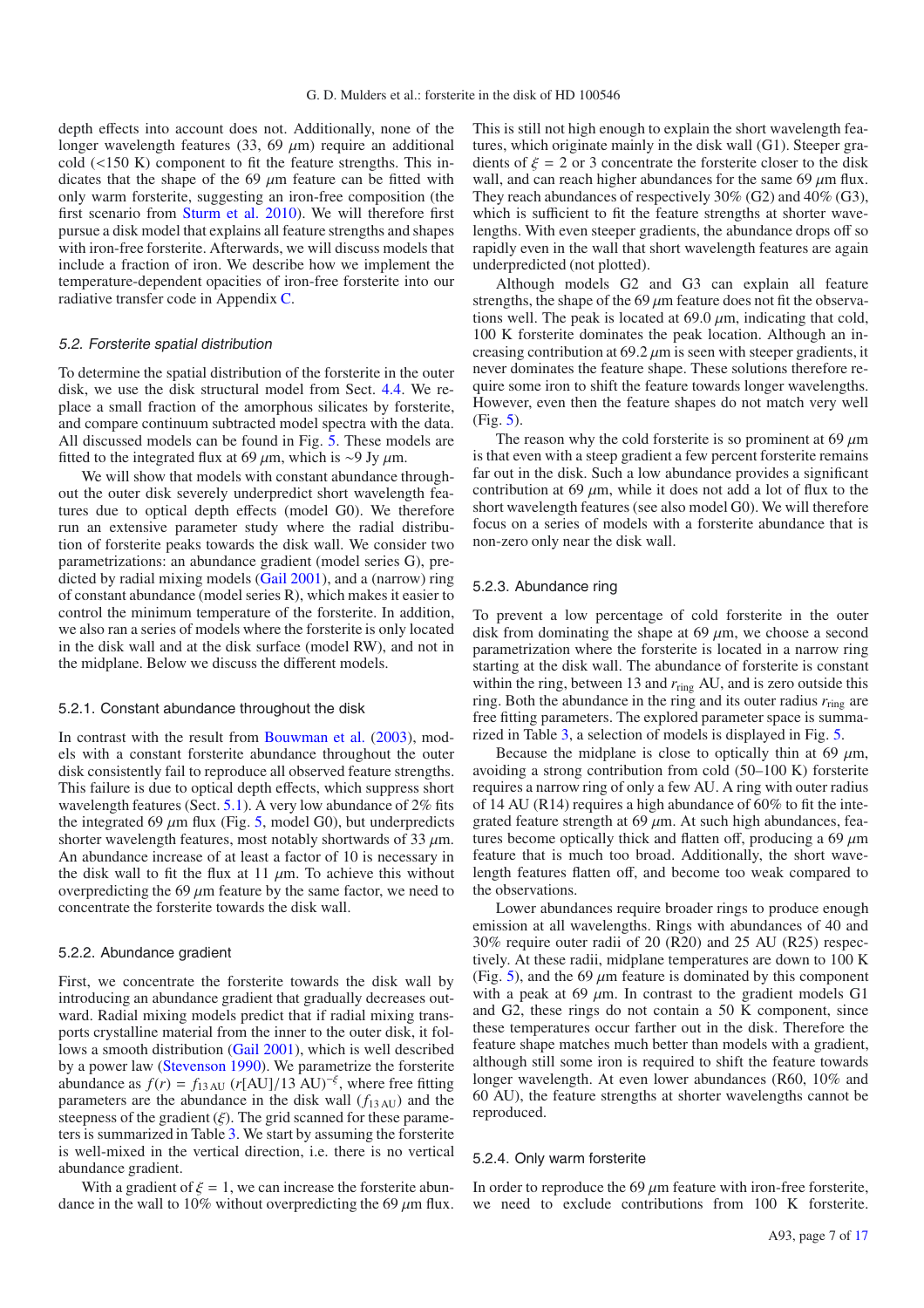

**[Fig. 5.](http://dexter.edpsciences.org/applet.php?DOI=10.1051/0004-6361/201116770&pdf_id=5)** Continuum subtracted spectra comparing the models (solid black) and *Spitzer* and PACS observations (grey). Presented models have integrated feature strength between 67.5 and 71.0 μm of 8.5 ± 1.5 Jy. Offsets between models are 50 and 15 Jy for the *left and right panel* respectively. The cartoons on the right show the location of the forsterite in the outer disk, not to scale. A higher intensity represents a higher abundance. Roman symbols present models with: G0 – 2% forsterite throughout the entire disk (gradient with *r*−0); G1 – gradient with 10% forsterite at 13 AU and *r*−1; G2 – gradient with 30% forsterite at 13 AU and *r*−2; G3 – gradient with 40% forsterite at 13 AU and *r*−3; R14 – ring with 60% forsterite between 13 and 14 AU; R20 – ring with 40% forsterite between 13 and 20 AU; R25 – ring with 30% forsterite between 13 and 25 AU; R60 – ring with 10% forsterite between 13 and 60 AU; RW30 – only 150 and 200 K forsterite, 60% between 13 and 30 AU.

However, ring models that do so (R14) do not produce enough flux at all wavelengths because the emitting region is too small. Larger rings include warm forsterite from the disk surface, but also colder forsterite from the midplane (R20 and R25). We therefore run the same series of ring models, but now with

forsterite only in regions that are 150 and 200 K, disabling the contribution from colder forsterite. This model is easily compared to the optically thin fit of Sturm et al. (2010) (Fig. 4), which also has only these components. We implement this by replacing the opacities for 50, 100 and 295 K forsterite with that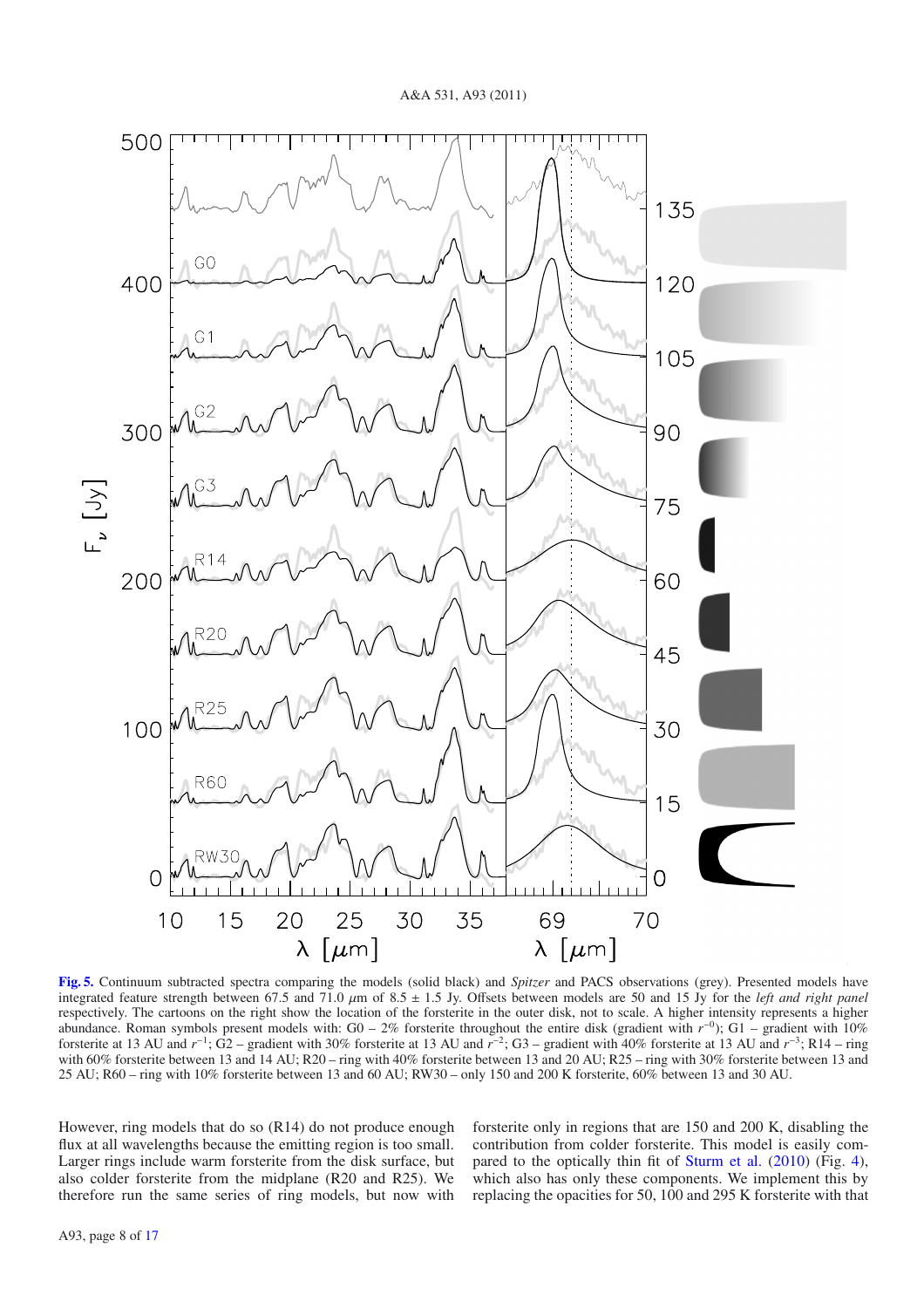

**[Fig. 6.](http://dexter.edpsciences.org/applet.php?DOI=10.1051/0004-6361/201116770&pdf_id=6)** Modelled 69  $\mu$ m feature shape (solid lines) compare to the PACS observations (grey error bars) for models R20 with a 0.1  $\mu$ m shift towards longer wavelengths (*left*) and model RW30 with a 0.05 μm shift (*right*). Overplotted are the optically thin fit from Sturm et al. (2010) (grey solid line), and contributions from the individual temperature components. The *bottom panels* show the difference between the PACS observations and the modelled spectra.

**Table 3.** Forsterite abundances in the disk.

| Forsterite spatial distribution. |          |                                                |  |  |  |
|----------------------------------|----------|------------------------------------------------|--|--|--|
| Parameter                        | Best-fit | Range explored                                 |  |  |  |
| abundance $\lceil \% \rceil$     | 40       | $\{2, 5, 10, 20, 30, 40, 50, 60, 70, 80, 90\}$ |  |  |  |
| $r_{\rm ring}$ [AU]              | 20       | $\{14, 15, 16, 17, 18, 19, 20, 25,$            |  |  |  |
|                                  |          | 30, 35, 40, 60, 80, 100, 400, 1000}            |  |  |  |
|                                  |          | $\{0, 0.5, 1.0, 2.0, 3.0, 4.0\}$               |  |  |  |
|                                  |          |                                                |  |  |  |

**Notes.** Best-fit and ranges explored. Abundance refers to abundance at 13 AU; outwards the abundance is either constant up to  $r_{\text{ring}}$ , beyond which it is zero, or it drops off gradually as  $\left(\frac{r[A\text{U}]}{13 \text{ AU}}\right)^{-\xi}$ .

of amorphous silicates. A ring with an outer radius of 30 AU and abundance of 60% provides a good fit to the short wavelength features (RW30). The shape of the 69  $\mu$ m feature matches the observed one well.

Looking at Fig. 3, it becomes clear that such a model with only warm forsterite has an abundance that varies with height above the midplane. Outside of the disk wall (>15 AU), a vertical temperature gradient is present from a warm surface to a cold midplane. The forsterite in this region must therefore be located only at the disk surface, with an abundance that decreases to zero near the disks midplane. The forsterite is present in the disk wall and near the disk surface farther out, but *not* in the midplane. This scenario agrees well with the geometry proposed by Bouwman et al. (2003), where forsterite is produced in the disk gap and transported into the disk wall and outer disk surface.

#### 5.2.5. Best fit to 69  $\mu$ m feature

The parameter study from the previous section yields a number of good fits to the integrated feature strengths, but only 2 models fit the shape of the 69  $\mu$ m feature well: model R20, with 40% forsterite between 13 and 20 AU and model RW30, with 60% forsterite between 13 and 30 AU, but only in the "warm" regions with a temperature of 150 and 200 K. Figure 6 shows the modeled feature shape, as well as the contribution of the individual temperature components.

Model R20 peaks at 69.10  $\mu$ m, and the model has been shifted by 0.1  $\mu$ m to obtain a good fit. We interpret this shift as an increase in the iron fraction from 0 to 0.3%, following the interpolation for low iron content by Sturm et al. (2010), which gives a peak shift of  $3.13\%/ \mu m$ . The peak shows dominant contributions from both 200, 150 and 100 K, and is therefore slightly broader than the optically thin fit from Sturm et al. (2010), but well within the error bars. The higher temperature components dominate the feature by integrated emission, but the 100 K component is narrower and is equally important for the peak position.

Model RW30 peaks at 69.15  $\mu$ m, and provides a good byeye fit without a wavelength shift. Fit quality increases with an additional shift of  $0.05 \mu m$ , corresponding to an iron fraction of less than 0.2%. The relative contribution of the 200 and 150 K components are 57 and 42% in contrast with 62 and 27% for the optically thin model (Sturm, priv. comm.). This also explains the small wavelength shift required, as the 150 K component has its peak at 69.10  $\mu$ m.

The feature of model RW30 is also a little bit too broad, especially at the blue side of the feature. The reason for this broad feature is the high forsterite abundance of 60%, at which the feature itself starts to become optically thick. A lower abundance would require a larger region with a temperature of 200 K, which is difficult to achieve in the current model.

#### 5.3. Location of forsterite emission

To visualize where the different forsterite features originate in the disk, we calculate the contribution to the features at every location in the disk. Although the temperature and optical depth also give some information about where the features originate (Fig. 3), it does not take into account that the density decreases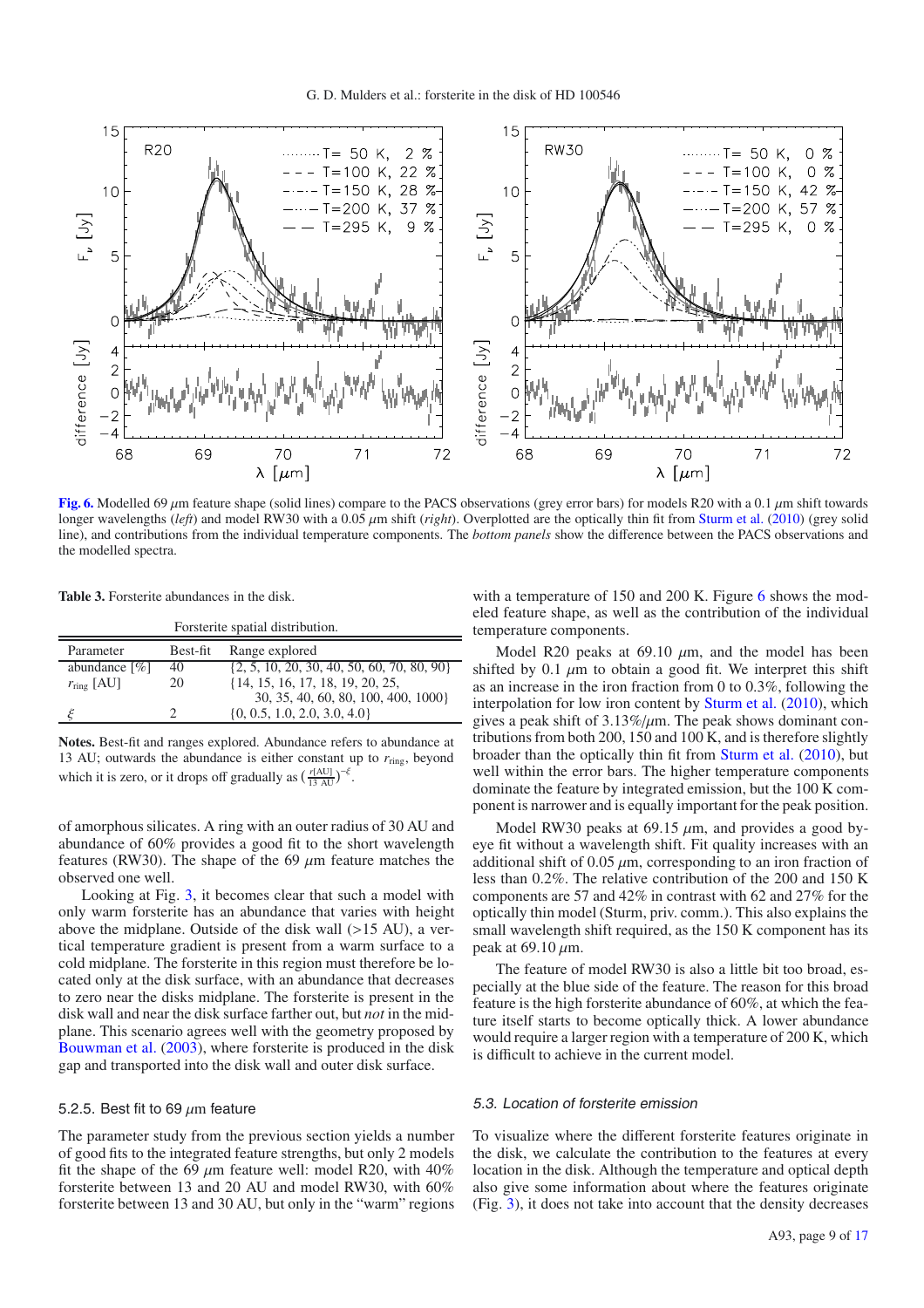

**[Fig. 7.](http://dexter.edpsciences.org/applet.php?DOI=10.1051/0004-6361/201116770&pdf_id=7)** Location of emission of the forsterite features at 11, 24, 33 and 69 μm (*top to bottom*) for models R20 (*left*) and RW30 (*right*). Overplotted is the radial  $\tau = 1$  surface in the optical. Contours are given as a fraction of the maximum emission, and are between 1 and 100%. The emission has been integrated over the azimuthal direction. The emission locations are asymmetric around midplane, because the disk is seen from above, and therefore we do not see the bottom half of the disk. Contours are drawn as fraction of the peak intensity at 100%, 10% and 1%, and color coded with dark grey between 10% and 100% and light grey between 1% and 10%.

with disk height and radius, as well as the increase in opacity in the wavelength of the feature and inclination effects.

To calculate these contributions, the ray tracer stores the individual contributions to the total spectrum in every grid cell. We then fit a 3rd order polynomial to the continuum, subtract it, and calculate the integrated feature strength. The contributions of the individual temperature components to the 69  $\mu$ m feature are calculated in a similar fashion.

Because we view the disk at a 42◦ angle, the upper half of the disk  $(z/r > 0)$  is in our direct line of sight, while the bottom half  $(z/r < 0)$  is mostly obscured from view. This results in an asymmetric profile around the midplane  $(z/r = 0)$  in Figs. 7 and 8, while the forsterite *abundance* itself is symmetric around the midplane in all our models.

#### 5.3.1. Short wavelength features

The contributions to the integrated flux of the features at 11.3, 23.5, 33.5 and 69  $\mu$ m are plotted in Fig. 7 for best-fit models R20 and RW30. All features have a strong contribution from the disk wall, approximately half of the total integrated feature strength at all wavelengths. The remaining emission originates at larger radii at or near the disk surface. Features at longer wavelength can be produced by colder material, and have stronger contributions from larger radii. Due to the lower continuum opacity at longer wavelengths, features also originate from deeper within



**[Fig. 8.](http://dexter.edpsciences.org/applet.php?DOI=10.1051/0004-6361/201116770&pdf_id=8)** Location of emission of the forsterite 69  $\mu$ m features, split into its different temperature components for models R20 (*left*) and RW30 (*right*). Overplotted is the radial  $\tau = 1$  surface in the optical. Contours are given as a fraction of the maximum emission of the total feature, between 1 and 10% (light grey) and 10 and 100% (dark grey). The emission has been integrated over the azimuthal direction.

the disk, especially at larger radii where surface densities become lower.

The shortest wavelength feature at 11.3  $\mu$ m originates in the warmest regions of the outer disk, mostly in the disk wall. Its surface component extends up to only a few AU outwards of the disk wall, and is located at the disk optical surface for both models. At 24 and 33  $\mu$ m, the emission from the disk surface extends farther out, and its contribution to the total features increases up to more than 50%. As the optical depth of the continuum decreases at these wavelengths, features start originating from deeper in the disk. Both models look similar at  $24 \mu m$  but start to deviate from each other at  $33 \mu$ m, as here the cold 100 K forsterite component is not present, truncating most of the emission after 17–18 AU.

At  $69 \mu m$ , the optical depth of the continuum is so low that features originate from regions all the way down to the midplane, even in regions just behind the disk wall (14 AU). The total contribution from outside the disk wall is more than 50% (see also Fig. 9), and peaks towards the midplane with only a very small contribution from the disk optical surface. The model with only warm forsterite doesn't extend as far out because the cold forsterite component in the midplane is not present.

The detailed analysis of the feature location confirms the simple analysis from the beginning of this section: towards longer wavelengths, the optical depth decreases and features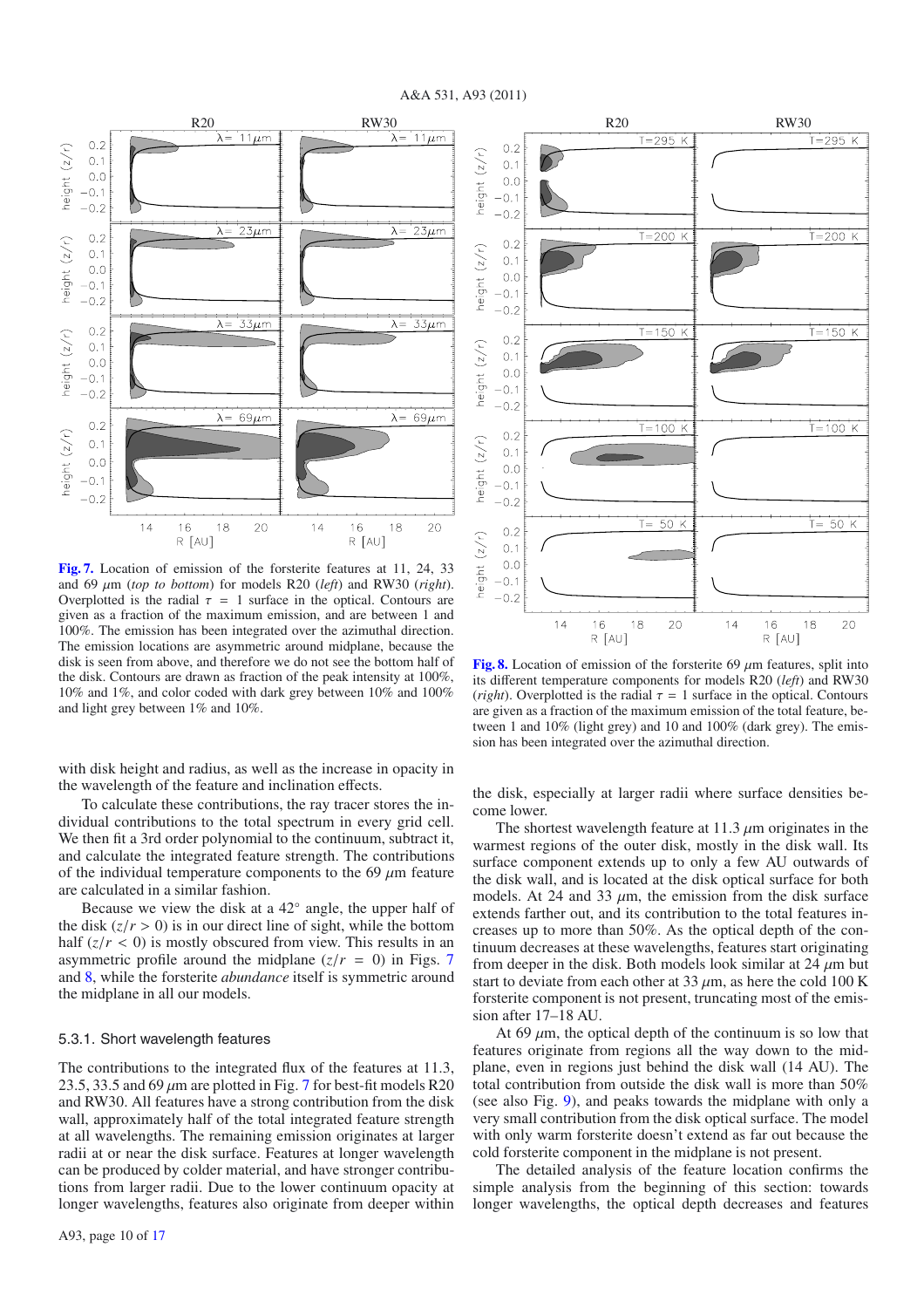

**[Fig. 9.](http://dexter.edpsciences.org/applet.php?DOI=10.1051/0004-6361/201116770&pdf_id=9)** Cumulative radial contribution of emission of the forsterite 69  $\mu$ m feature for model R20. The total flux is scaled to one. The solid line marks the total integrated flux, the dashed and dotted lines mark the contributions of the different temperature components to the integrated flux.

originate from regions deeper in the disk which are hidden from view at shorter wavelengths. Compared to Fig. 3, regions of emission don't reach down as far as the vertical  $\tau = 1$  surface. The main reason is that disk's inclination is (by definition) not taken into account in calculating the vertical  $\tau = 1$  surface. When viewing the disk at an inclination angle *i*, the  $\tau = 1$  surface of an inclined disk is raised by approximately a factor ∼1/cos(i) with respect to a face-on disk.

#### 5.3.2. The 69  $\mu$ m feature

The location of emission of the different temperature components of the 69  $\mu$ m feature are displayed in Fig. 8 for model R20 and RW30. These are calculated similarly to the shorter wavelength features – continuum subtracting the spectrum in every grid cell – but for each of the five temperature components separately. For model R20, the cumulative radial contribution to the 69  $\mu$ m feature is plotted in Fig. 9.

For model R20, the 295 K component originates from the disk wall (between 13 and 14 AU), except from near the midplane. This is because the temperature in the midplane is slightly lower than at the surface, an effect of the shadow of the inner disk (see Fig. 1). The 200 K component originates only for a small part in the disk wall. Most of the emission comes from the upper half of the disk between 13 and 15 AU, and peaks below the disk surface. At 150 K, a fraction of the emission comes from the shadowed part of the disk wall, and the bulk from near the midplane below the surface out to 17 AU. The 100 K component does not originate in the disk wall, but from the midplane outwards of 14 AU. The coldest, 50 K component originates from even larger radii(>18 AU) in the midplane.

For Model RW30, the 200 K and 150 K components originate in more or less the same regions as for model R20, while the 50 K, 100 K and 295 K components are not present.

#### **6. Discussion**

#### 6.1. Forsterite abundance in comparison with previous work

The silicate mineralogy of HD 100546 has been addressed in a number of studies (e.g. Bouwman et al. 2003; Juhász et al. 2010),

**Table 4.** Forsterite mass of our best fit disk models, plus a gradient and constant abundance model for comparison.

| Forsterite mass |                                                  |                             |  |  |
|-----------------|--------------------------------------------------|-----------------------------|--|--|
| Model           | Forsterite mass $[M_{\rm \scriptscriptstyle n}]$ | Fraction $\lceil \% \rceil$ |  |  |
| R <sub>20</sub> | 0.27                                             | 0.8                         |  |  |
| RW30            | 0.17                                             | 0.5                         |  |  |
| G <sub>2</sub>  | 0.33                                             | 1.0                         |  |  |
| 5%              | 17                                               | 5.0                         |  |  |

with the underlying assumption that emission features arise in an optically thin surface layer in the disk. Assuming a homogeneous composition for the emitting region, the mass fraction of forsterite in small dust grains is found to be around 5–6% (van Boekel et al. 2005; Juhász et al. 2010). Because this number can be derived from the mid-infrared spectrum directly by measuring crystalline and amorphous feature strengths, we will refer to this as the *apparent* crystallinity. It is clear that this number is not neccessarily representative for the mass ratio in the entire disk, but an extrapolation is of course tempting. Taking a separate dust composition for the inner and outer disk, Bouwman et al. (2003) find a forsterite abundance in the depleted inner disk of 2%, compared to 19% in the outer disk. Since the latter dominates the total mass, the total mass fraction is also 19%, a factor of 4 higher than the *apparent* crystallinity.

Our analysis shows that the crystalline forsterite is concentrated towards the disk wall, with locally very high abundances (40–60%). Although uncertainties in the grain properties and model assumptions can lead to small errors in the derived abundance, the abundances we find are significantly higher than those quoted above. These high abundances are confined to a very narrow region (from 13 AU up to 20–30 AU). Outside of this region – where the bulk of the mass is located – the forsterite abundance is consistent with zero. Therefore, the overall forsterite mass fraction – the mass in crystalline forsterite grains compared to the total disk mass in small dust grains – is around 0.5–0.8% (see Table 4). This is a factor of 10 lower than quoted above.

The reason why such a small amount of forsterite shows up so prominently in the SED is a typical case of window-dressing: the wall reprocesses approximately a third of the total stellar energy captured by the disk, but represents only a few percent of the total disk mass. The wall therefore acts as a display case, showing a strong apparent crystallinity from only a small amount of forsterite with a high local abundance. This may also explain the lack of correlations found in larger samples between *apparent* crystallinity and other disk parameters.

#### 6.2. Forsterite abundance in comparison with solar system comets

It has been noted before that the mid-infrared spectrum of comet Hale-Bopp shows a striking resemblance to that of HD 100546 (e.g. Malfait et al. 1998). The derived crystallinities are in the range of 25% to 50% (Brucato et al. 1999; Wooden et al. 1999; Harker et al. 2002). It should be noted that the degree of crystallinity depends on the assumed dust model, see e.g., Hanner & Zolensky (2010). With the inclusion of larger grains ( $>\mu$ m), crystallinities tend to be lower, around 7% for Hale-Bopp (e.g. Min et al. 2005b; Bouwman et al. 2003). Because we measure the crystallinity of small dust grains in HD 100546, we can compare the local abundance in the disk wall of 40–60% with the crystallinity of small grains in comets.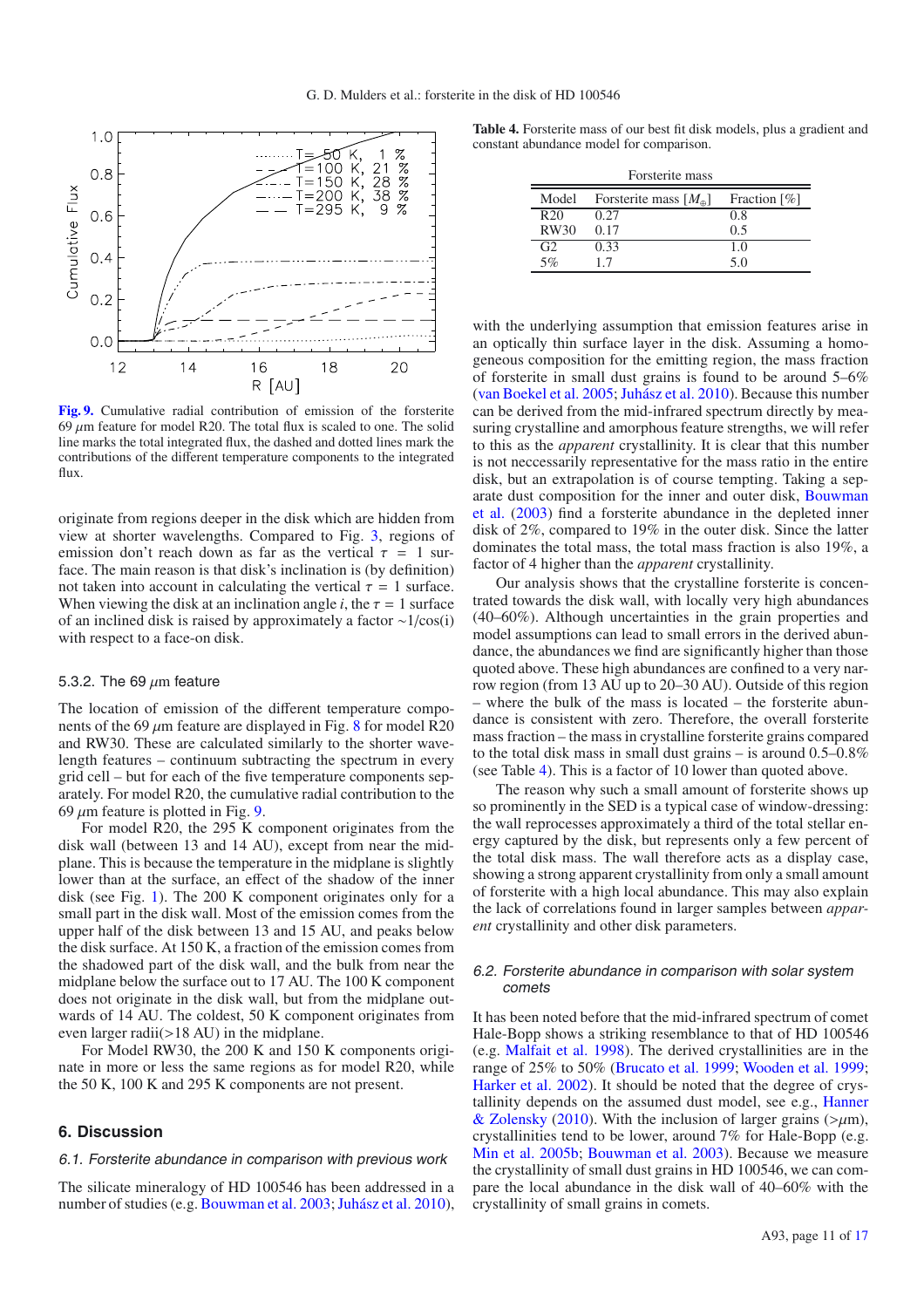Also other longer period comets with high crystallinities have been observed, for example COMET C/2001 Q4 has a crystallinity of ∼30% (Wooden et al. 2004). The surface of shorter period comets might be subject to amorphization by solar irradiation, but ejecta from the inside comet 9P/Tempel released during the Deep Impact experiment show that these comets can also have a high crystallinity of 20–40% (Harker et al. 2007).

Such high crystallinities at these large radii are not expected from radial mixing models ( 2004), and not observed in typical protoplanetary disks. Because the proposed formation region of comets is beyond the snowline, it coincides with the location of increased crystallinity in the disk wall of HD 100546, making it an ideal place for comet formation.

#### 6.3. Crystallinity-gap correlation

Both the high abundance and spatial distribution indicate a correlation between the disk geometry and the strong crystalline silicate features in the disk of HD 100546. If the disk gap were filled with amorphous material – so that an illuminated wall is no longer present – the spectral features of forsterite would be weaker by roughly a factor of 3. This might indicate that the strength of crystalline features – the apparent crystallinity – does not reflect the overall crystal abundance, but rather its spatial distribution and the presence of a disk gap.

Another star which shows a similar geometry and apparent crystallinity is RECX 5 (Bouwman et al. 2010). This opens up the possibility that a disk gap-crystallinity correlation also exists for other protoplanetary disks. However, not all disks with gaps show crystalline dust features (Brown et al. 2007). A reason for this might be that the crystalline features only show up if the gap is located in the right temperature range. A good census of crystallinity and gaps in the right radius/temperature range is needed to establish the presence of such a correlation. The strength of crystalline emission features can be well determined from midinfrared spectroscopy (e.g. Juhász et al. 2010). But the characterization of disk gaps from the SED is less trivial, and requires spatially resolved observations (Varnière et al. 2006).

Aside from the *apparent* crystallinity of HD 100546 – which is one of the highest among Herbig Ae stars (e.g. Juhász et al. 2010) – also the local abundance of forsterite at tens of AU is unusually high (40–60% at 13–20 AU). Other Herbig Ae/Be stars show lower forsterite abundances in the outer (2–20 AU) disk, around 10–15% derived with an optically thin approach (van Boekel et al. 2004), with the exception of HD142527, which also has a prominent disk gap (Verhoeff et al. 2011). If all Herbig Ae/Be stars would have the same crystallinity as HD 100546 in the 13–20 AU range – and an equal or higher abundance farther in – they would produce much stronger spectral features than observed. Only if the abundance would increase outwards would it be possible to produce the observed crystallinities in the 0–5% range with the same high local abundance at 13 AU. However, this is in sharp contrast with observations (van Boekel et al. 2004) and radial mixing models (Gail 2001, 2004), that show a crystallinity that is constant or decreases outwards.

Whether the spatial distribution of forsterite around HD 100546 is truly unique among Herbig Ae/Be stars requires an analysis of disks with lower crystallinity as well. The *Herschel* open time key program DIGIT will observe the 69  $\mu$ m feature in a number of Herbig Ae/Be stars, allowing for a characterization of the spatial distribution of forsterite in these disks in a similar fashion. If there is a mechanism that produces a high crystallinity at 13–20 AU independent of a disk gap, it will be identified in this sample.

#### 6.4. Forsterite origin

How can such a high abundance of forsterite originate in the disk wall, and is it related to the formation or presence of the disk gap? There are two chemical pathways of producing forsterite: by condensation from the gas phase or by annealing from amorphous olivines. Both require high temperatures above the dust evaporation temperature (∼1500 K) or the glass temperature (∼1000 K) respectively. These high dust temperatures exist only in the inner regions of protoplanetary disks, but not at 13 AU. We can think of two main scenarios, radial transport or in-situ production.

In the first scenario, forsterite is produced in the inner disk, and transported outwards to 13 AU. The current dust mass in the inner disk is much lower than the total amount of forsterite in the disk wall between 13 and 20 AU. It therefore seems unlikely that radial mixing from the current inner disk can produce such a high crystallinity in the disk wall. As discussed before, it is unlikely that radial mixing has produced a locally high abundance before the opening of the disk gap, as it would have shown up in the mid-infrared spectra. This means that radial transport must have taken place during the formation of the disk gap and depletion of the inner disk. Radiation pressure on the crystalline grains can transport them across the gap and blow them into the disk wall, depleting the inner disk. Also a different mechanism, photophoresis, can transport grains outwards efficiently when the inner disk depletes (Petit et al. 2006). The depleted dust mass from the inner disk (200 times the current inner disk mass, Sect. 4.3) is large enough to explain the crystalline silicates in the disk wall, but it requires extremely efficient radial transport and almost a 100% crystallinity in the inner 4 AU before the opening of the gap.

In the second scenario, forsterite is produced locally in the disk wall. Because the equilibrium temperature of the dust in the wall (200 K) is far below the dust evaporation or glass temperature, another mechanism must then be responsible for heating the amorphous dust grains so they can crystallize:

- **–** Flash heating of grains in a stellar outburst (Ábrahám et al. 2009). However, HD 100546 shows currently no signs of such outbursts. Such crystals are observed to disappear quickly after formation, which is not the case for HD 100546, where crystals persist over more than a decade of observations.
- **–** Shocks in the disk midplane can locally heat the grains above the glass temperature (Harker  $\&$  Desch 2002). From scattered light images, HD 100546 is known to possess two spiral arms in the outer disk (Grady et al. 2001), which might be related to shocks in the disk midplane that could create forsterite (Harker & Desch 2002). If a companion is responsible for clearing the disk gap, it likely induces a similar spiral wave at the location of the disk wall (e.g. Nelson  $\&$ Papaloizou 2003), producing forsterite locally.
- **–** Amorphous silicates can be crystallized in parent bodies large enough to retain the heat from decay of radioactive elements or accretion (e.g. Huss et al. 2001). Micron-size forsterite grains can be created in a collisional cascade of such objects, that can take place in the disk gap or wall (see Bouwman et al. 2003 for a discussion on this topic.) The amount of forsterite found in the disk wall of HD 100546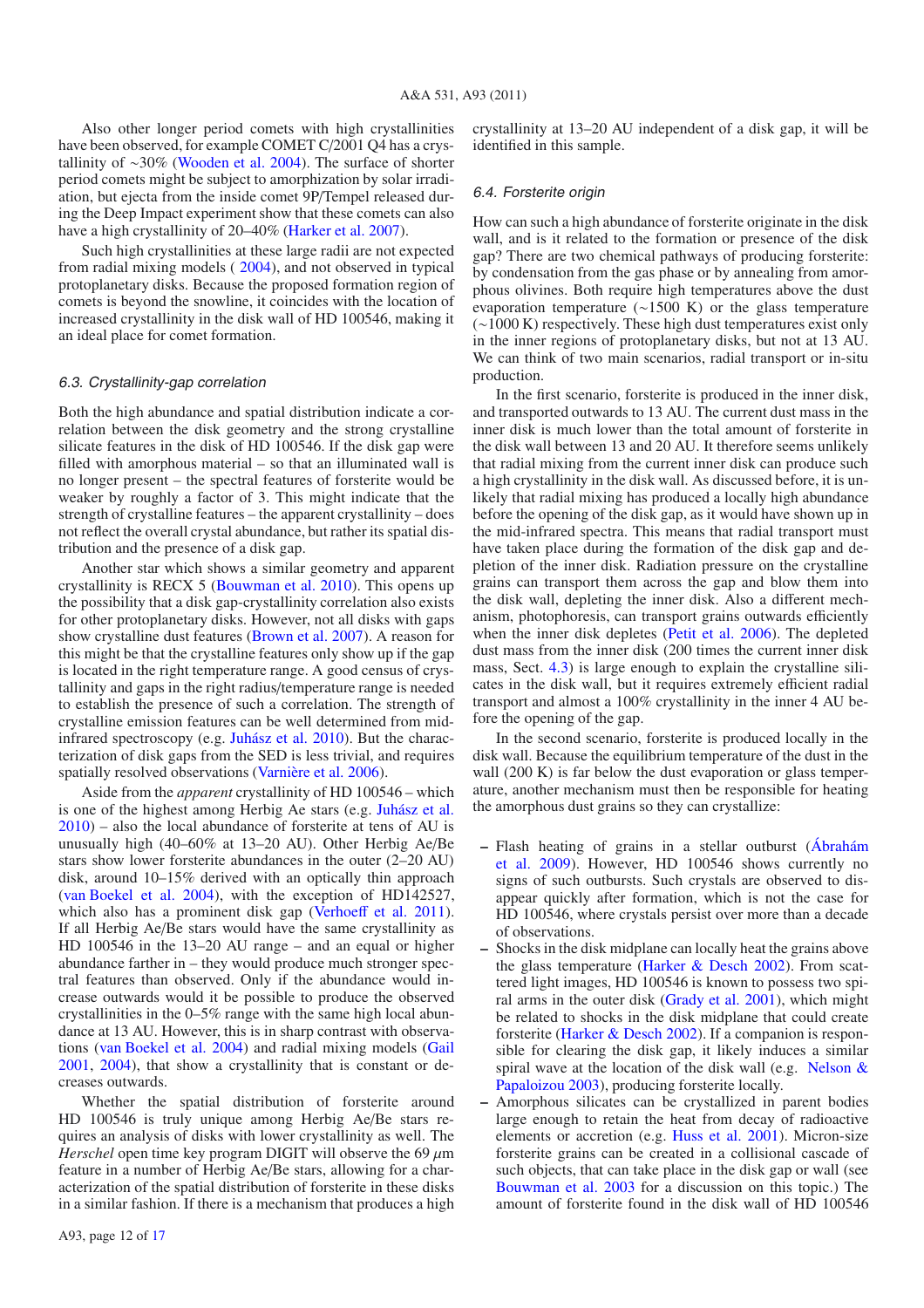requires the destruction of an Earth-like planet or several hundred Pluto-sized objects.

All plausible scenarios for forsterite formation (shock waves, parent body processing and radial transport during gap formation) are connected to the presence or formation of the disk gap. Therefore we conclude that the anomalously high forsterite abundance in the disk wall of HD 100546 is – one way or the other – connected to the presence of the gap.

## 6.5. Forsterite in the inner disk

The mass fraction of forsterite in the inner disk is hard to constrain from our models. The contribution to mid-infrared features in the model is low, and shows a significant contribution only at 11  $\mu$ m. Regions near the inner rim that are above a temperature of 1000 K should be fully crystalline, but even if the silicates in the entire inner disk are fully crystalline, the contribution is only a few Jy  $\mu$ m at 11  $\mu$ m. The contribution to longer wavelengths is negligible because the inner disk is too warm, and optical depth effects do not play a role because it is also (vertically) optically thin (Benisty et al. 2010). Therefore we cannot put any limits on the crystallinity of the inner disk with the current model and observations.

## 6.6. Thermal contact

We assume that the different dust species in our model (amorphous silicates, forsterite, carbon) are in thermal contact. However, Bouwman et al. (2003) found with an optically thin approximation that the bulk of the forsterite is at a temperature of ∼70 K while the other dust species are much warmer, leading them to the conclusion that forsterite cannot be in thermal contact with the other dust species. Because the 2D radiative transfer does not need this cold component due to optical depth effects (see Sect. 5.1), the forsterite has the same temperature as the other dust species in the disk wall, which means they can be in thermal contact.

If the forsterite in the outer disk is forced to be out of thermal contact with the other dust species, it does not reach temperatures high enough to explain the shortest wavelength features of forsterite. The reason for this is the very low opacity of forsterite at optical wavelengths compared to the other dust species, especially carbon. Therefore the forsterite is not heated directly by the central star, but only by mid-infrared radiation from the disk surface. It will therefore have a temperature similar to dust species in the midplane  $(50-100 \text{ K})$ , which is too cold to explain any short-wavelength features. Even if the forsterite is moved in to the inner disk, where it would normally be hotter, it falls short of explaining the strength of the short wavelength features (see also Sect. 6.5).

We can therefore exclude that the dust species are not in thermal contact. Bouwman et al. (2003) argue that the dust in HD 100546 is more primitive than in comet Hale-Bopp because it is out of thermal contact, and that we see the creation of such comets rather than their destruction. Since we exclude that the dust species are not in thermal contact, this implies that the dust in HD 100546 is more similar to comet Hale-Bopp than thought before, and not necessarily more primitive. This opens up again the possibility that we are witnessing the destruction of forsterite-rich comets like Hale-Bopp in HD 100546, rather than their formation.

#### 6.7. Iron content

Finally, we use the shift in wavelength required to fit the shape of the 69  $\mu$ m feature to estimate the iron content of the silicates. For large changes in the iron fraction, the central wavelength shifts linearly with iron content (Koike et al. 2003). The wavelength shifts between 0 and 10% have not been measured, but relies on the interpolation by Sturm et al. (2010), which assumes the shift in this regime is also linear.

We also assume that the shape of the 69  $\mu$ m feature does not change with a small change in iron content. Although this has not been measured in the lab for forsterite with low iron fractions, small changes in iron fraction at higher iron content have been measured (Koike et al. 2003). For example, between 9.3 and 8.6%, the shape does not change significantly. The feature broadens a little bit between 0 and 8% iron content, but this change is much smaller than the broadening due to a temperature change (see Fig. C.1).

Therefore we expect the shape of the feature not to change significantly for the small changes in iron content  $(<0.3\%)$  found in this paper. Laboratory measurements of forsterite with low iron content are necessary to confirm this.

#### **7. Conclusion**

We have studied the spatial distribution of crystalline silicate dust (forsterite) in the gapped disk of Herbig Be star HD 100546. We have used a 2D radiative transfer code to model the dust geometry, and study the effects of optical depth on the forsterite feature strengths in the mid and far-infrared, as well as the shape of the temperature-dependent  $69 \mu m$  feature observed with *Herschel*/PACS. Our conclusions are:

- 1. 2D radiative transfer effects need to be taken into account when interpreting spectral features over a broad wavelength range. In the case of HD 100546, the bulk of the warm (200–150 K) forsterite that contributes to the 69  $\mu$ m feature is hidden from view at shorter wavelengths (10–40  $\mu$ m). An additional cold forsterite component (∼50–70 K) is therefore not necessary to explain the strength of the 69  $\mu$ m feature.
- 2. The forsterite of HD 100546 is located in the disk wall at 13 AU, with extremely high local abundance. Based on midinfrared features strengths and the shape of the 69  $\mu$ m feature, we arrive at two best-fit models:
	- a) a model with 40% forsterite between 13 and 20 AU.
	- b) a model with 60% forsterite between 13 and 30 AU but restricted to regions where the temperatures are around 150 and 200 K. This excludes the cold midplane outside of the disk wall.
- 3. All forsterite features show a strong contribution from the disk wall, but also probe a region farther out. The 69  $\mu$ m feature from this region originates from *below* the disk surface. The shorter wavelength features from this region originate *at* the disk surface.
- 4. The mass fraction of forsterite compared to the total disk mass is low – around 0.5–0.8% – a factor of 10 lower than the *apparent* crystallinity derived from and optically thin analysis of relative feature strengths in the mid-infrared. The wall at 13 AU acts as a display case for showing a high local forsterite abundance.
- 5. The crystalline forsterite in the disk of HD 100546 is in thermal contact with the other dust species.
- 6. We cannot rule out forsterite that is completely iron free. Our best fits indicate an iron content of <0.3% of the crystalline olivines.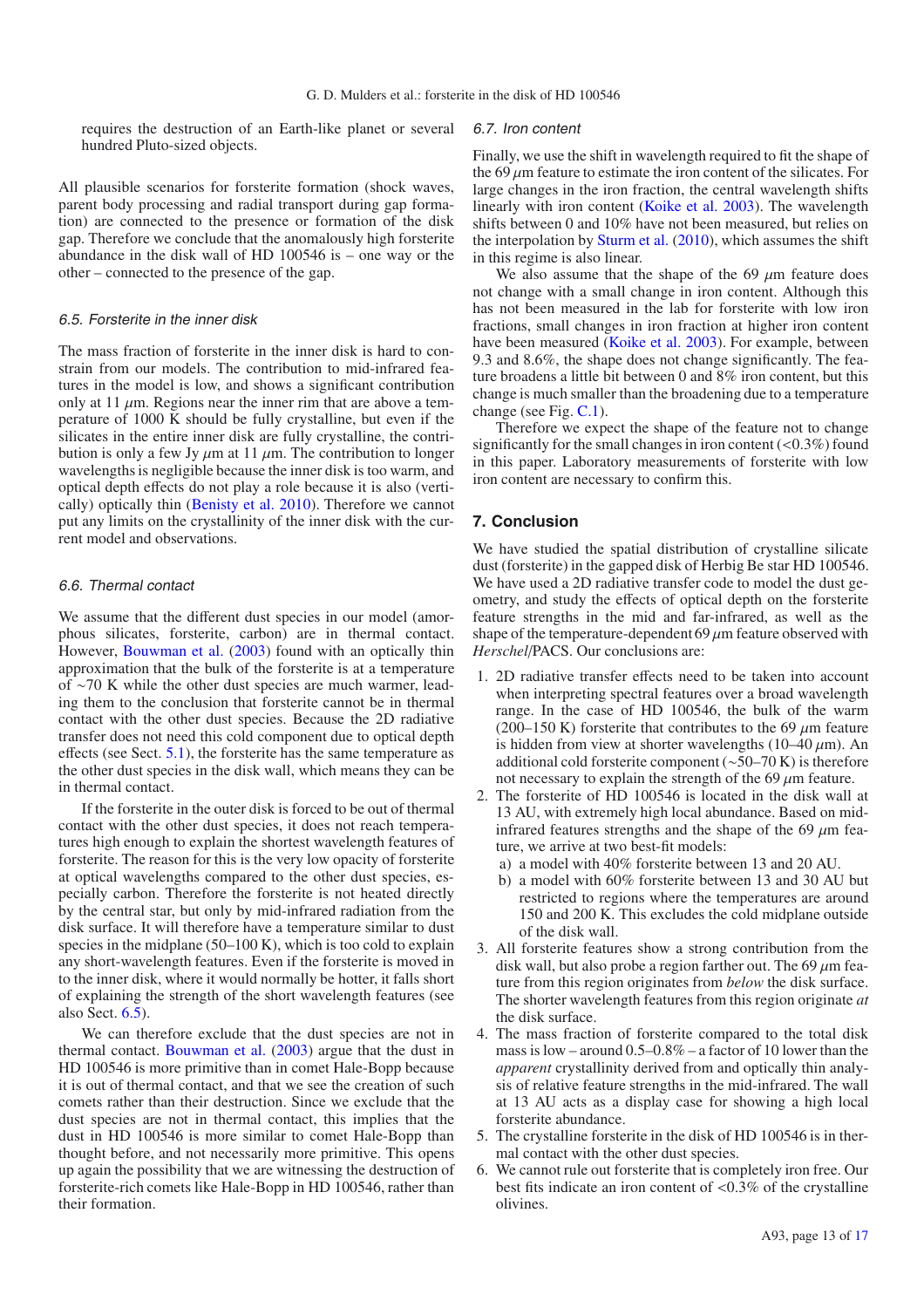- 7. Due to a degeneracy in the modelling between iron content and dust temperature, it is not straightforward to use the  $69 \mu m$  feature as an independent temperature indicator.
- 8. A disk model in hydrostatic equilibrium (with  $T_{gas}$  =  $T<sub>dist</sub>$ ) can self-consistently explain the SED and mid-infrared imaging. Our best fit has a surface density power law  $\propto r^{-1}$ and an inner disk depletion factor of 200. Additionally, continuum opacity sources – such as carbon – must have a low abundance to fit the low flux at  $8 \mu m$ .
- 9. The *apparent* crystallinity of dust as measured from the ratio of crystalline and amorphous components of the midinfrared features is not necessarily a good measure of the *real* crystallinity, the mass fraction of small dust grains in the disk that is crystalline. Both disk geometry and spatial distribution of the crystals can significantly distort the picture, and a one-to-one correlation between crystal feature strength and disk state is not to be expected. However, in our case, the detailed analysis shows a highly localized region with high abundance, which may very well inform us about special processing in this region, possibly linked to planet formation.

*Acknowledgements.* This research project is financially supported by a joint grant from the Netherlands Research School for Astronomy (NOVA) and the Netherlands Institute for Space Research (SRON). J.C.A. acknowledges CNES and PNPS for financial support

### **References**

- Ábrahám, P., Juhász, A., Dullemond, C. P., et al. 2009, Nature, 459, 224
- Acke, B., & van den Ancker, M. E. 2006, A&A, 449, 267
- Acke, B., Min, M., van den Ancker, M. E., et al. 2009, A&A, 502, L17
- Ardila, D. R., Golimowski, D. A., Krist, J. E., et al. 2007, ApJ, 665, 512
- Augereau, J. C., Lagrange, A. M., Mouillet, D., & Ménard, F. 2001, A&A, 365, 78
- Benisty, M., Tatulli, E., Ménard, F., & Swain, M. R. 2010, A&A, 511, A75
- Bjorkman, J. E., & Wood, K. 2001, ApJ, 554, 615
- Bouwman, J., Meeus, G., de Koter, A., et al. 2001, A&A, 375, 950
- Bouwman, J., de Koter, A., Dominik, C., & Waters, L. B. F. M. 2003, A&A, 401, 577
- Bouwman, J., Lawson, W. A., Juhász, A., et al. 2010, ApJ, 723, L243
- Bowey, J. E., Barlow, M. J., Molster, F. J., et al. 2002, MNRAS, 331, L1
- Brittain, S. D., Najita, J. R., & Carr, J. S. 2009, ApJ, 702, 85
- Brown, J. M., Blake, G. A., Dullemond, C. P., et al. 2007, ApJ, 664, L107
- Brucato, J. R., Colangeli, L., Mennella, V., Palumbo, P., & Bussoletti, E. 1999, Planet. Space Sci., 47, 773
- Crovisier, J., Leech, K., Bockelee-Morvan, D., et al. 1997, Science, 275, 1904
- Dominik, C., Dullemond, C. P., Waters, L. B. F. M., & Walch, S. 2003, A&A,
- 398, 607 Dorschner, J., Begemann, B., Henning, T., Jaeger, C., & Mutschke, H. 1995, A&A, 300, 503
- Espaillat, C., D'Alessio, P., Hernández, J., et al. 2010, ApJ, 717, 441
- Fabian, D., Jäger, C., Henning, T., Dorschner, J., & Mutschke, H. 2000, A&A, 364, 282
- Gail, H. 2001, A&A, 378, 192
- Gail, H. 2004, A&A, 413, 571
- Glauser, A. M., Güdel, M., Watson, D. M., et al. 2009, A&A, 508, 247
- Grady, C. A., Polomski, E. F., Henning, T., et al. 2001, AJ, 122, 3396
- Grady, C. A., Woodgate, B., Heap, S. R., et al. 2005, ApJ, 620, 470
- Hanner, M. S., & Zolensky, M. E. 2010, in Astromineralogy, ed. T. K. Henning, Lect. Notes Phys. (Berlin: Springer Verlag), 609
- Harker, D. E., & Desch, S. J. 2002, ApJ, 565, L109
- Harker, D. E., Wooden, D. H., Woodward, C. E., & Lisse, C. M. 2002, ApJ, 580, 579
- Harker, D. E., Woodward, C. E., Wooden, D. H., Fisher, R. S., & Trujillo, C. A. 2007, Icarus, 191, 432
- Henning, T., & Stognienko, R. 1996, A&A, 311, 291
- Henning, T., Burkert, A., Launhardt, R., Leinert, C., & Stecklum, B. 1998, A&A, 336, 565
- Hughes, A. M., Wilner, D. J., Qi, C., & Hogerheijde, M. R. 2008, ApJ, 678, 1119 Huss, G. R., MacPherson, G. J., Wasserburg, G. J., Russell, S. S., & Srinivasan, G. 2001, Meteoritics and Planetary Science, 36, 975
- Juhász, A., Bouwman, J., Henning, T., et al. 2010, ApJ, 721, 431
- Kalas, P., Graham, J. R., Chiang, E., et al. 2008, Science, 322, 1345
- Kemper, F., Vriend, W. J., & Tielens, A. G. G. M. 2004, ApJ, 609, 826
- Koike, C., Chihara, H., Tsuchiyama, A., et al. 2003, A&A, 399, 1101
- Koike, C., Mutschke, H., Suto, H., et al. 2006, A&A, 449, 583
- Lagage, P. O., Pel, J. W., Authier, M., et al. 2004, The Messenger, 117, 12
- Lagrange, A., Bonnefoy, M., Chauvin, G., et al. 2010, Science, 329, 57
- 
- Lee, J., Bergin, E. A., & Nomura, H. 2010, ApJ, 710, L21
- Liu, W. M., Hinz, P. M., Meyer, M. R., et al. 2003, ApJ, 598, L111
- Lucy, L. B. 1999, A&A, 345, 211
- Malfait, K., Waelkens, C., Waters, L. B. F. M., et al. 1998, A&A, 332, L25
- Marois, C., Macintosh, B., Barman, T., et al. 2008, Science, 322, 1348
- Meijer, J., Dominik, C., de Koter, A., et al. 2008, A&A, 492, 451
- Min, M., Hovenier, J. W., & de Koter, A. 2005a, A&A, 432, 909
- Min, M., Hovenier, J. W., de Koter, A., Waters, L. B. F. M., & Dominik, C. 2005b, Icarus, 179, 158
	- Min, M., Waters, L. B. F. M., de Koter, A., et al. 2007, A&A, 462, 667
	- Min, M., Dullemond, C. P., Dominik, C., de Koter, A., & Hovenier, J. W. 2009, A&A, 497, 155
	- Morlok, A., Koike, C., Tomioka, N., Mann, I., & Tomeoka, K. 2010, Icarus, 207, 45
	- Mulders, G. D., Dominik, C., & Min, M. 2010, A&A, 512, A11
	- Mutschke, H., Begemann, B., Dorschner, J., et al. 1998, A&A, 333, 188
	- Nelson, R. P., & Papaloizou, J. C. B. 2003, MNRAS, 339, 993
	- Oliveira, I., Pontoppidan, K. M., Merín, B., et al. 2010, ApJ, 714, 778
	- Olofsson, J., Augereau, J., van Dishoeck, E. F., et al. 2010, A&A, 520, A39 Olofsson, J., Augereau, J., van Dishoeck, E. F., et al. 2009, A&A, 507, 327
	- Panic, O., van Dishoeck, E. F., Hogerheijde, M. R., et al. 2010, A&A, 519, A110 ´
	- Pantin, E. 2010, to be published as Habilitation à Diriger des Recherches
	- (HDR) manuscript, Paris VII-Diderot University [http://tel.](http://tel.archives-ouvertes.fr) [archives-ouvertes.fr](http://tel.archives-ouvertes.fr)
	- Pantin, E., Waelkens, C., & Lagage, P. O. 2000, A&A, 361, L9
	- Pantin, E., Doucet, C., Käufl, H. U., et al. 2008, in SPIE Conf. Ser., 7014
	- Pantin, E., Siebenmorgen, R., Käufl, H. U., & Sterzik, M. 2009, in Science with the VLT in the ELT Era, ed. A. Moorwood, 261
	- Petit, J., Mousis, O., Alibert, Y., & Horner, J. 2006, in 37th Ann. Lunar Planet. Sci. Conf. 37, ed. S. Mackwell, & E. Stansbery, 1558
	- Pinte, C., Harries, T. J., Min, M., et al. 2009, A&A, 498, 967
	- Preibisch, T., Ossenkopf, V., Yorke, H. W., & Henning, T. 1993, A&A, 279, 577
	- Servoin, J. L., & Piriou, B. 1973, Phys. Status Solidi B Basic Research, 55, 677
	- Stevenson, D. J. 1990, ApJ, 348, 730
	- Sturm, B., Bouwman, J., Henning, T., et al. 2010, A&A, 518, L129
	- Suto, H., Sogawa, H., Tachibana, S., et al. 2006, MNRAS, 370, 1599
	- Tatulli, E., Benisty, M., Ménard, F., et al. 2011, A&A, 531, A1
	- van Boekel, R., Min, M., Leinert, C., et al. 2004, Nature, 432, 479
	- van Boekel, R., Min, M., Waters, L. B. F. M., et al. 2005, A&A, 437, 189
	- van den Ancker, M. E., The, P. S., Tjin A Djie, H. R. E., et al. 1997, A&A, 324, L33
	- van der Plas, G., van den Ancker, M. E., Acke, B., et al. 2009, A&A, 500, 1137
	- Varnière, P., Bjorkman, J. E., Frank, A., et al. 2006, ApJ, 637, L125
	- Verhoeff, A. P., Min, M., Acke, B., et al. 2010, A&A, 516, A48
	- Verhoeff, A. P., Min, M., Pantin, E., et al. 2011, A&A, 528, A91
	- Vinković, D., Ivezić, Ž., Jurkić, T., & Elitzur, M. 2006, ApJ, 636, 348
	- Waters, L. B. F. M., & Waelkens, C. 1998, ARA&A, 36, 233
	- Watson, D. 2009, in ASP Conf. Ser. 414, ed. T. Henning, E. Grün, &
	- J. Steinacker, 77
	- Wooden, D. H., Harker, D. E., Woodward, C. E., et al. 1999, ApJ, 517, 1034
	- Wooden, D. H., Woodward, C. E., & Harker, D. E. 2004, ApJ, 612, L77

Pages 15 to 17 are available in the electronic edition of the journal at <http://www.aanda.org>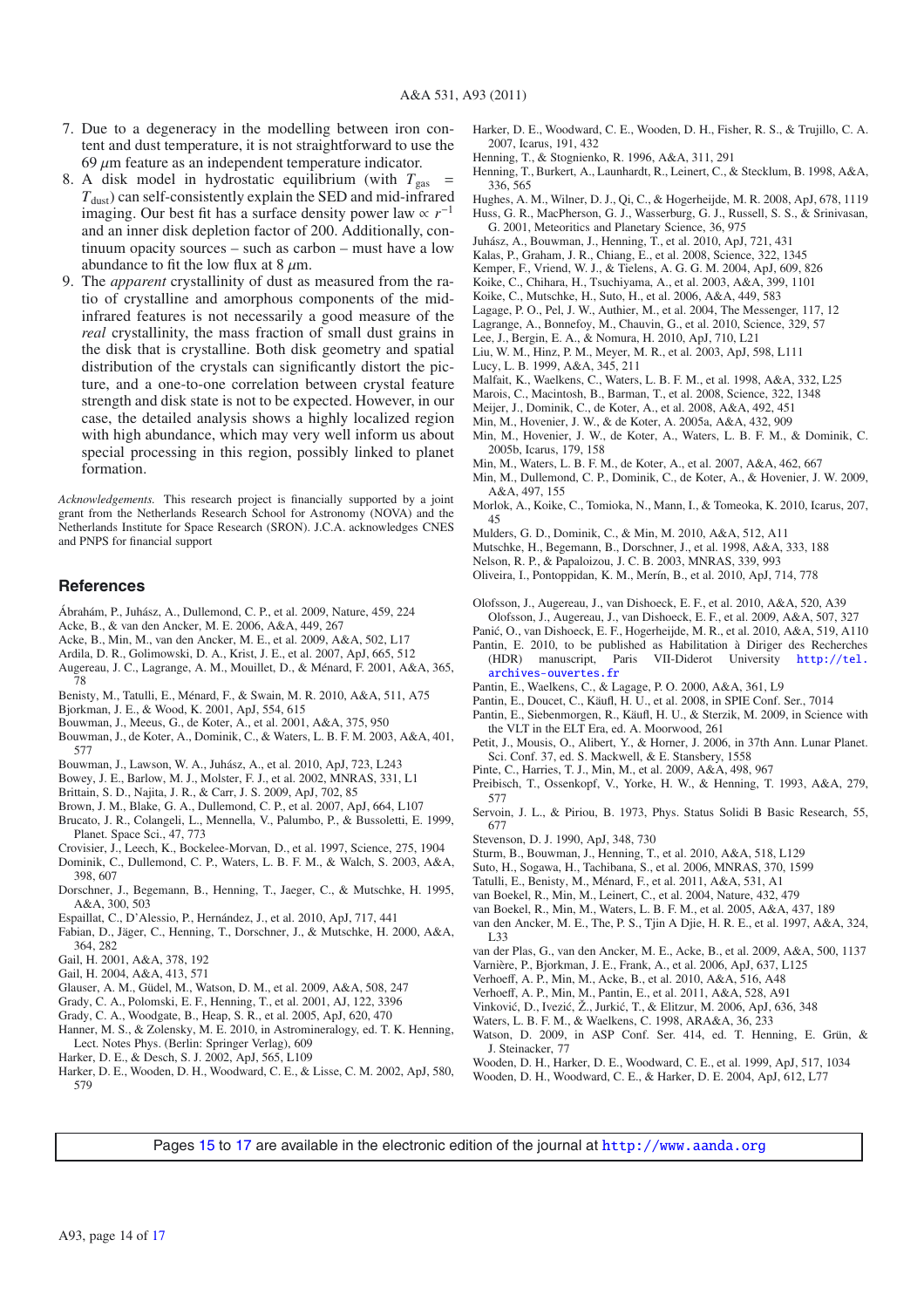

**[Fig. A.1.](http://dexter.edpsciences.org/applet.php?DOI=10.1051/0004-6361/201116770&pdf_id=10)** VISIR Q band image at 18.7  $\mu$ m. North is up and east is left, with a  $3 \times 3$ " field of view. The scale is logarithmic in intensity.

## **Appendix A: VISIR imaging**

#### A.1. VISIR observations

During the night of March 26 2005, *Q*-band imaging was performed using the VLT Imager and Spectrometer for the mid-IR (VISIR, Lagage et al. 2004). For photometric calibration and PSF determination, the standard stars HD 50310 and HD 150798 were observed before and after the science observation respectively. Standard chopping and nodding was employed to remove the atmospheric background emission. The imaging was performed with the  $Q2$  filter ( $\lambda_c$  = 18.72  $\mu$ m) in the small field mode (pixel field of view  $= 0.075$ "). The observing conditions were fair, airmass ∼1.4, and the optical seeing ∼0.8". The achieved sensitivity was 80 before and ~100 mJy/10 $\sigma$ 1h after the science observation. The full width at half maximum (*FWHM*) of the point spread function (PSF) was ∼0.5". The data reduction was performed with a dedicated pipeline, which corrects for various instrumental signatures (see Pantin et al. 2008, 2009; Pantin 2010). The reduced image is presented in Fig. A.1

#### A.2. Image analysis

The VISIR image (Fig. A.1) shows a resolved disk that is almost completely spherical, consistent with previous imaging at this wavelength (Liu et al. 2003). Deviations from spherical symmetry are down to the 10% level, which means that inclination must be small. Due to the relatively large size of the PSF at this wavelengths, it is difficult to get a direct constraint on the inclination out of the image. Comparison with a set of inclined, PSF-convolved model images show that it is consistent with an inclination less than ∼40 degrees and a position angle along the south-east to north-west.

Due to the increased sensitivity with respect to previous observations, the image shows resolved emission up to  $\sim$ 1.4", corresponding to a physical radius of 145 AU at 103 pc. To characterize this emission, we construct a surface brightness profile. Because the disk is not seen face-on, we construct the surface brightness profile from the image by averaging the surface brightness over an elliptical annulus – rather than a circular one. The shape of the annuli correspond to a disk inclination of 42<sup>°</sup> and a position angle of 145◦. The semi-major axis of this ellipse corresponds to the distance from the star at which the radiation is emitted (radius). Annuli are 0.075" wide, the size of one pixel



**[Fig. A.2.](http://dexter.edpsciences.org/applet.php?DOI=10.1051/0004-6361/201116770&pdf_id=11)** Radial emission profiles in the *Q* band at 18.7 μm, calculated assuming elliptic annuli (see text for details). Displayed are: VISIR image (diamonds) and reference PSF (grey line). The errors on the PSF are displayed as horizontal error bars, those on the noise as vertical ones. Overplotted are PSF-convolved disk models with a varying surface density power law of  $p = 0.0$ , 1.0 and 2.0 (dotted, solid and dashed respectively). NOTE: radius refers to the semi-major axis of the ellipse, which reflects the physical radius where the radiation is emitted.

on the VISIR chip. They are thus much smaller than the width of the VISIR PSF.

Comparing the measured radial intensity profiles to that of the VISIR  $PSF<sup>6</sup>$  (Fig. A.2), we see that the disk is clearly resolved. The profile itself is not easily characterized by simple power-laws as is often the case for scattered light images, due to the different emission mechanism (thermal versus scattered light) as well the relatively large size of the PSF.

Instead, we recognize two components. The profile up to 0.5" is well described by a Gaussian with a FWHM of 0.73". After quadratic subtraction of the PSF, we derive a spatial scale of 0.33" for this central component, corresponding to a physical scale of  $FWHM = 34$  AU at a distance of 103 pc. This number agrees well with the value of  $34 \pm 2$  found by Liu et al. (2003) with direct imaging at the same wavelength. This component therefore originates in a region just behind the disk wall, which has a spatial scale of ∼26 AU.

The second component – outside of  $0.5$ " – comes from farther out in the disk, and has not been analysed before at this wavelength. Extended emission is seen up to 1.4", corresponding to a physical radius of 145 AU at 103 pc. This emission probes the thermal continuum emission from the outer disk surface. The bump around 1.0" corresponds to the first diffraction ring in the VISIR PSF, and does not represent a real structure in the disk. Because the radial profile traces the disk surface over almost an order of magnitude in radius, we can use it to put limits on the surface density of small grains, which we will do in the next section.

#### A.3. Limits on the surface density distribution of small grains

To test if the assumed power law index of  $p = 1$  for the surface density profile matches our VISIR image, we compare model images of varying SDP with the observed image, keeping the

<sup>6</sup> To be consistent, the plotted surface brightness profile of the PSF is also calculated using an elliptical annulus even though it is spherical, and its *FWHM* in the plot is larger than the 0.5" previously quoted.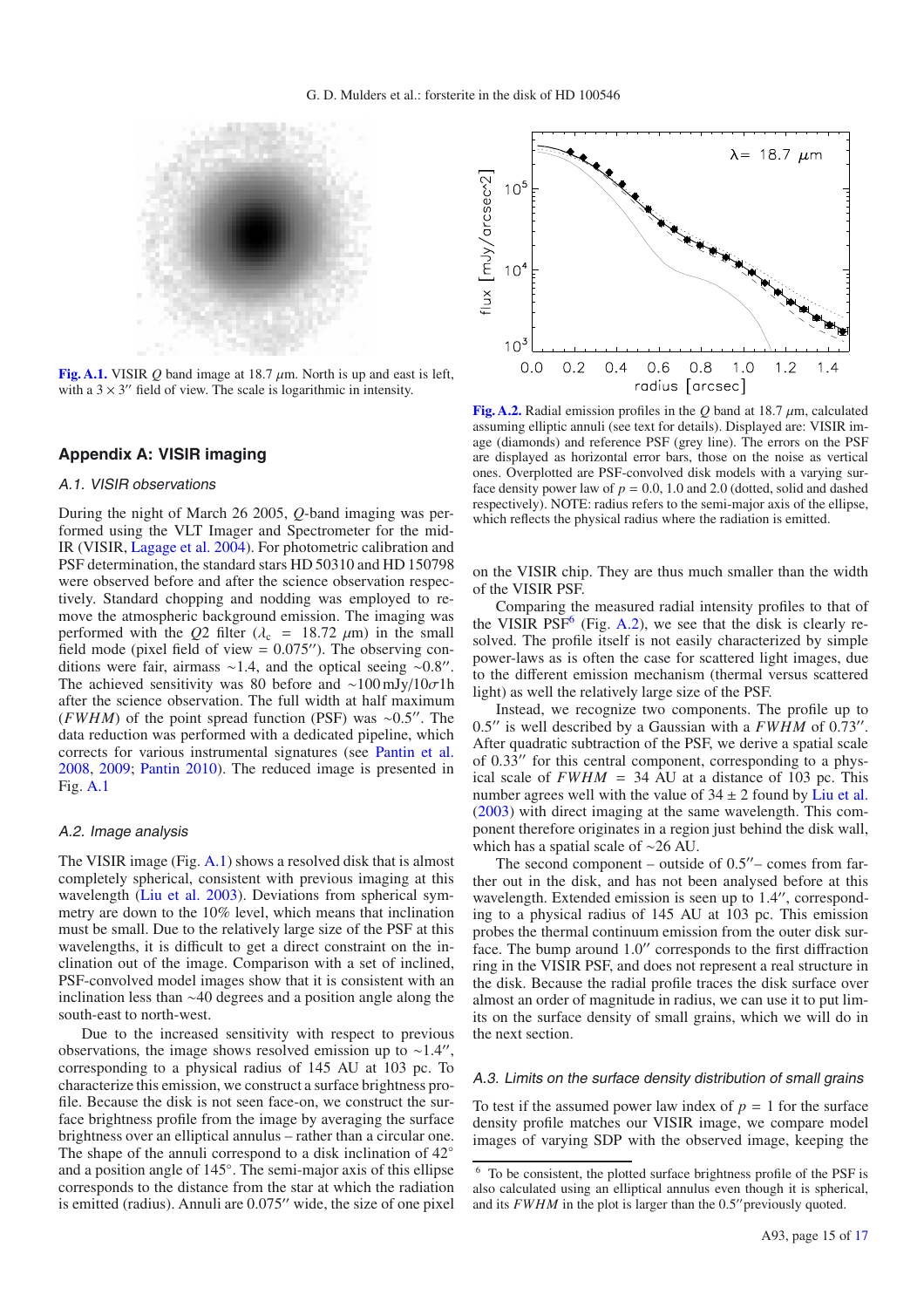

**[Fig. B.1.](http://dexter.edpsciences.org/applet.php?DOI=10.1051/0004-6361/201116770&pdf_id=12)** Example of continuum subtraction, for model R20. The *top panel* shows the model spectra (black line) and calculated continuum (grey line). The *bottom panel* shows the continuum subtracted spectra, with the same color-coding.



**[Fig. B.2.](http://dexter.edpsciences.org/applet.php?DOI=10.1051/0004-6361/201116770&pdf_id=13)** Continuum subtraction for the *Spitzer* spectrum. The *top panel* shows the model spectra (black line) and calculated continuum (grey line). The *bottom panel* shows the continuum subtracted spectra, with the same color-coding.

dust mass and outer radius fixed, as well as the inner disk surface density. Because the pixel size is much smaller than the VISIR PSF, we convolve it with our model images before constructing the radial intensity profiles, and take into account the errors on the width of PSF ( $FWHM = 0.509 \pm 0.008$ ") in the fitting procedure.

Because we solve for the hydrostatic disk structure, the shape of the radial profile depends only on the surface density distribution (Fig. A.2). The model is best fit for a surface density power law with index  $p = 1.1^{+0.4}_{-0.5}$ .

## **Appendix B: Continuum subtraction**

To measure feature strengths and compare continuum subtracted spectra, we have to fit and subtract the continuum from both our model spectra and data. An example for model R20 is shown in Fig. B.1, for the *Spitzer* spectrum in Fig. B.2. We are interested in the narrow emission features of forsterite (a crystalline silicate) which are superimposed on much broader features from amorphous silicates, that occupy the same wavelength region



**[Fig. C.1.](http://dexter.edpsciences.org/applet.php?DOI=10.1051/0004-6361/201116770&pdf_id=14)** Temperature dependence of the forsterite opacity around  $69 \mu m$ , calculated for the dust grains used in this paper.

– except for the 69  $\mu$ m feature. The continuum – that includes these broad features – is therefore not easily described by a loworder polynomial.

The continuum is better fit using a spline function, which is essentially a piecewise polynomial between (arbitrary) continuum points – or knots. At every knot, the polynomials are connected such that they have a continuus derivative. The best result is obtained when knots are placed just outside the features, and the knots ("continuum points") between features are spaced by a distance roughly equal to the feature width.

The fitted spline follows the shape of the continuum outside the features very well. Inside the features, the continuum is smooth, but has more structure than to be expected from the opacities of amorphous silicates only. Especially the bumps at 12, 27 and 32  $\mu$ m are artifacts from the continuum subtraction, and not from the underlying amorphous silicate features. They arise because the opacity of forsterite between features is not always zero, especially between the big features and the little "wings" at 11,  $24/28$  and 33  $\mu$ m. These wings are much weaker or not seen in the *Spitzer* observations (Fig. 4), and do appear much weaker in other forsterite opacities (Servoin & Piriou 1973).

When comparing the model to the data, we therefore want to exclude these wings, and choose our knots between feature and wings. Although the resulting continuum is not completely smooth – which systematically underestimates the integrated flux – we apply the same continuum subtraction to the observations. This cancels out the systematic error, allowing for a comparison of the shape of the feature, without a systematic error from the wings – which is not in the data. For the 33  $\mu$ m feature, there is the additional complication that the *Spitzer* spectrum runs only up to 36.9  $\mu$ m, and it is not possible to choose a continuum point outside the little wing. We therefore force the tangent at this point to zero to get a reasonable continuum, although this makes the 33  $\mu$ m flux appear a little stronger than it really is.

## **Appendix C: Implementation of temperature-dependent opacities**

When we implement temperature-dependent opacities into the radiative transfer code, we have to take into account that the opacities that set the temperature depend on that same

Temperature dependent forsterite opacity